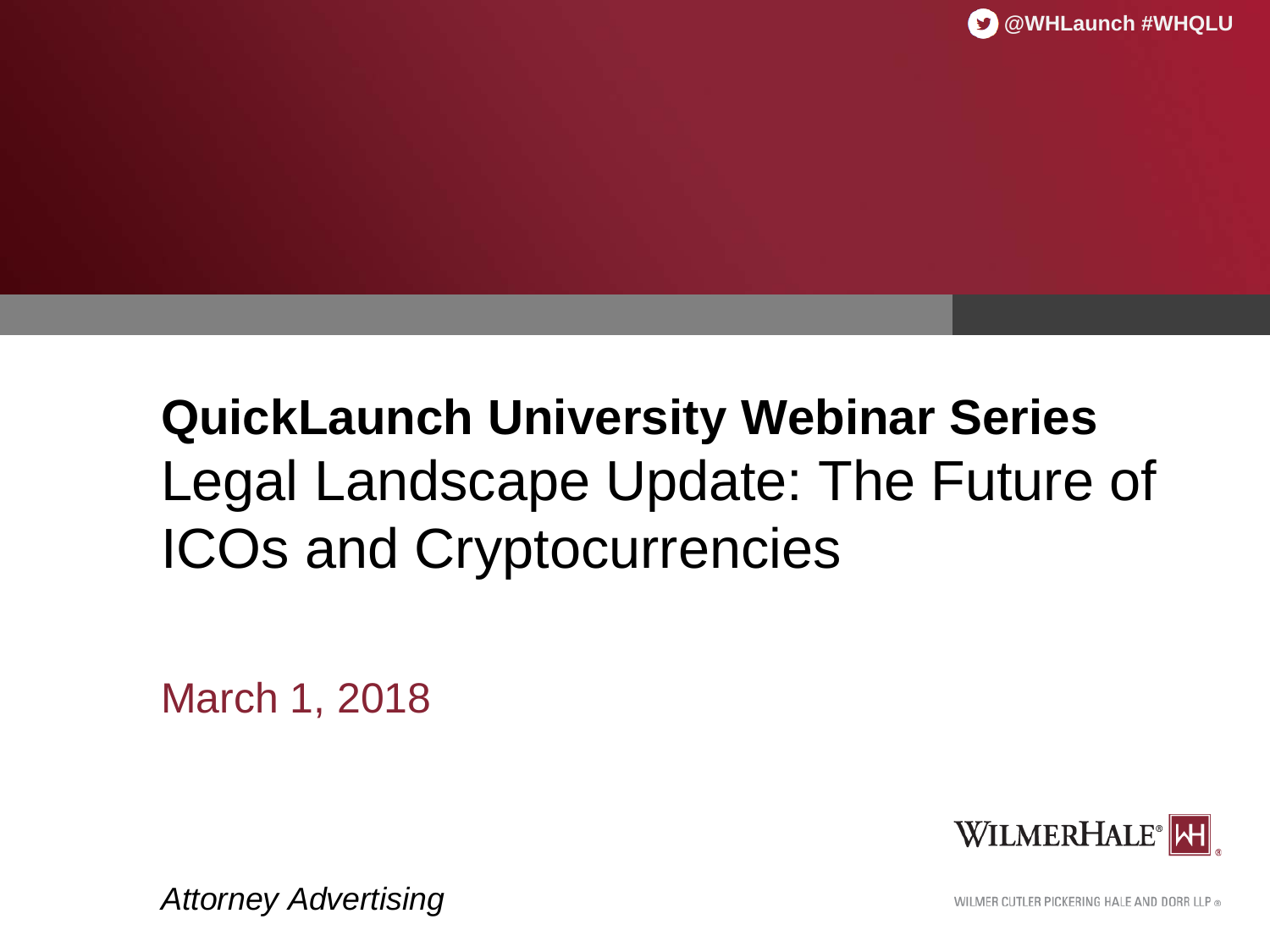



**Glenn Luinenburg** Partner **WilmerHale** 



**Jennifer Zepralka** Partner **WilmerHale** 



**Petal Walker** Special Counsel WilmerHale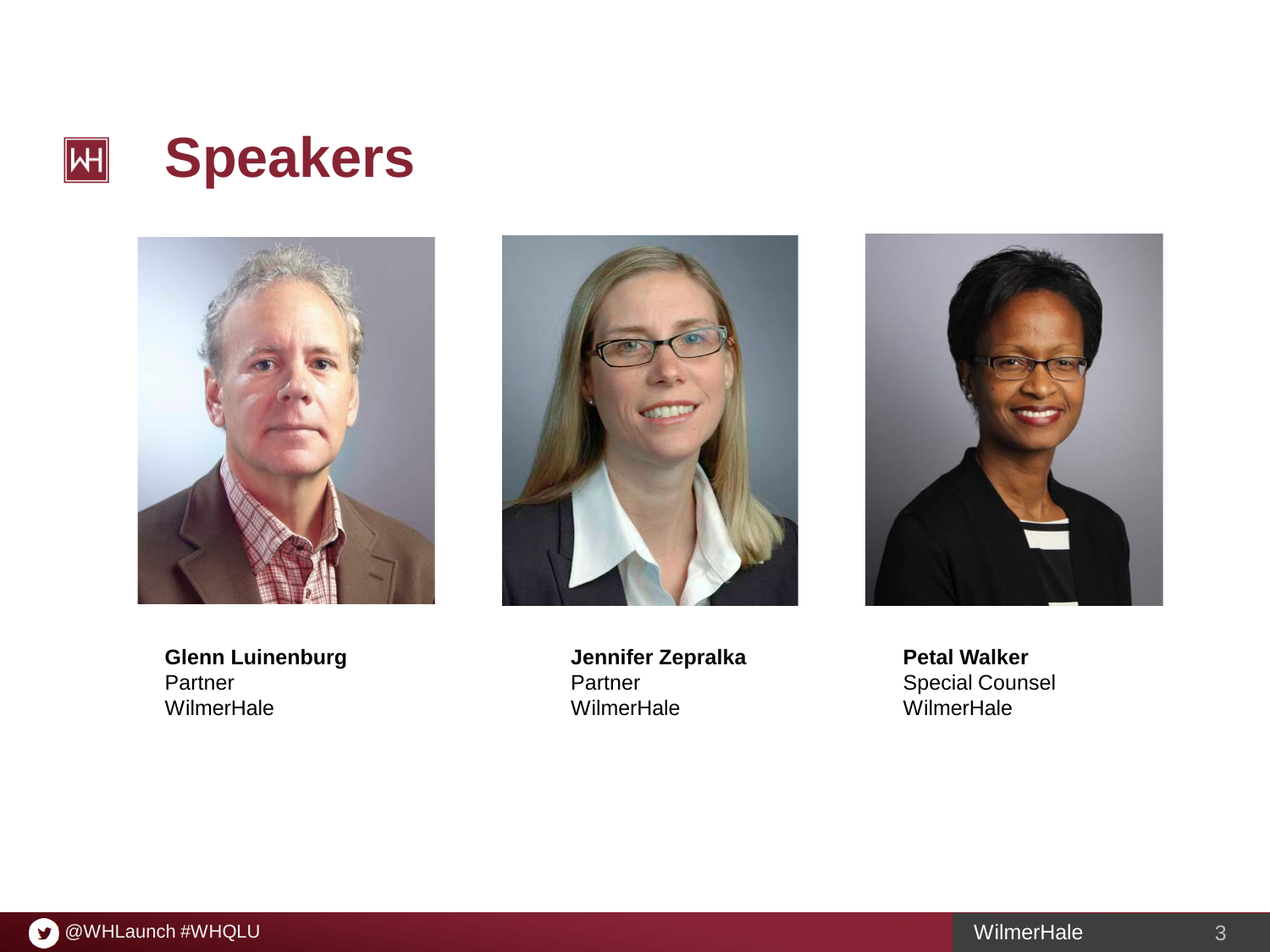#### Webinar Guidelines  $\left\| \mathsf{H} \right\|$

- Participants are in listen-only mode
- Submit questions via the Q&A box on the bottom right panel
- Questions will be answered as time permits
- WebEx customer support: +1 888 447 1119, press 2

*WilmerHale has been accredited by the New York State and California State Continuing Legal Education Boards as a provider of continuing legal education. This program is being planned with the intention to offer CLE credit in California and non-transitional credit in New York. This program, therefore, is being planned with the intention to offer CLE credit for experienced New York newly attorneys only. Attendees of this program may be able to claim England & Wales CPD for this program. WilmerHale is not an accredited provider of Virginia CLE, but we will apply for Virginia CLE credit if requested. The type and amount of credit awarded will be determined solely by the Virginia CLE Board. Attendees requesting CLE credit must attend the entire program.*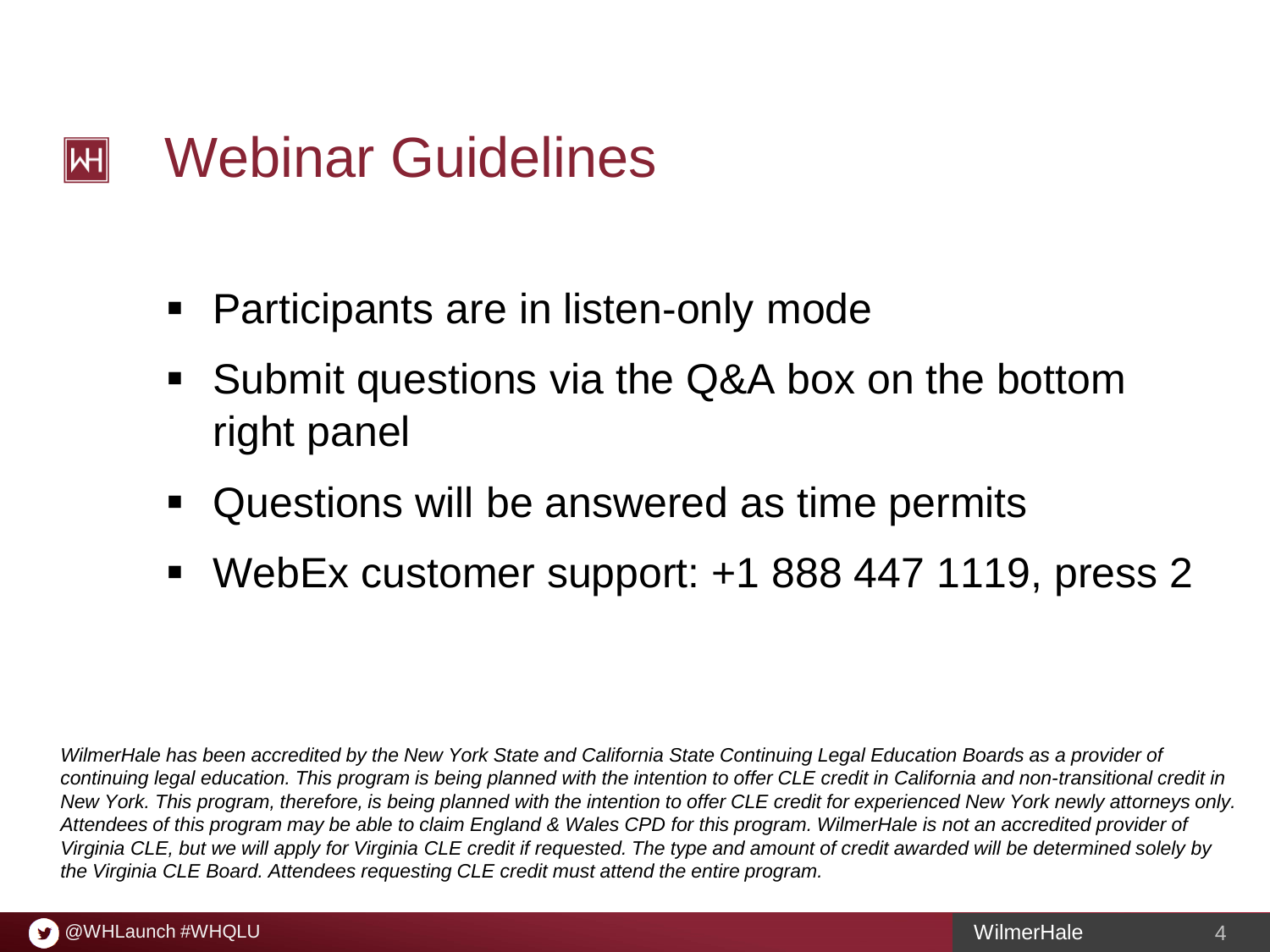#### Review - What is an ICO?  $\mathsf{I}\mathsf{H}\mathsf{I}$

- An **ICO**, or initial coin offering, is the sale of virtual coins or tokens, often as a means of capital raising by startup companies that are involved in blockchain technology. Depending on the terms of the offering, purchasers may use virtual currencies (such as Bitcoin or Ethereum) or fiat currency to purchase the coins or tokens.
- Even though an ICO raises funds, the "coins" are not currency. Instead, the coins or tokens can be used to transfer value within the sponsor's ecosystem or platform.
- ICOs, token pre-sales (of SAFTs), and similar sales of blockchainbased coins and tokens are quickly becoming an important fundraising option for many early-stage companies.

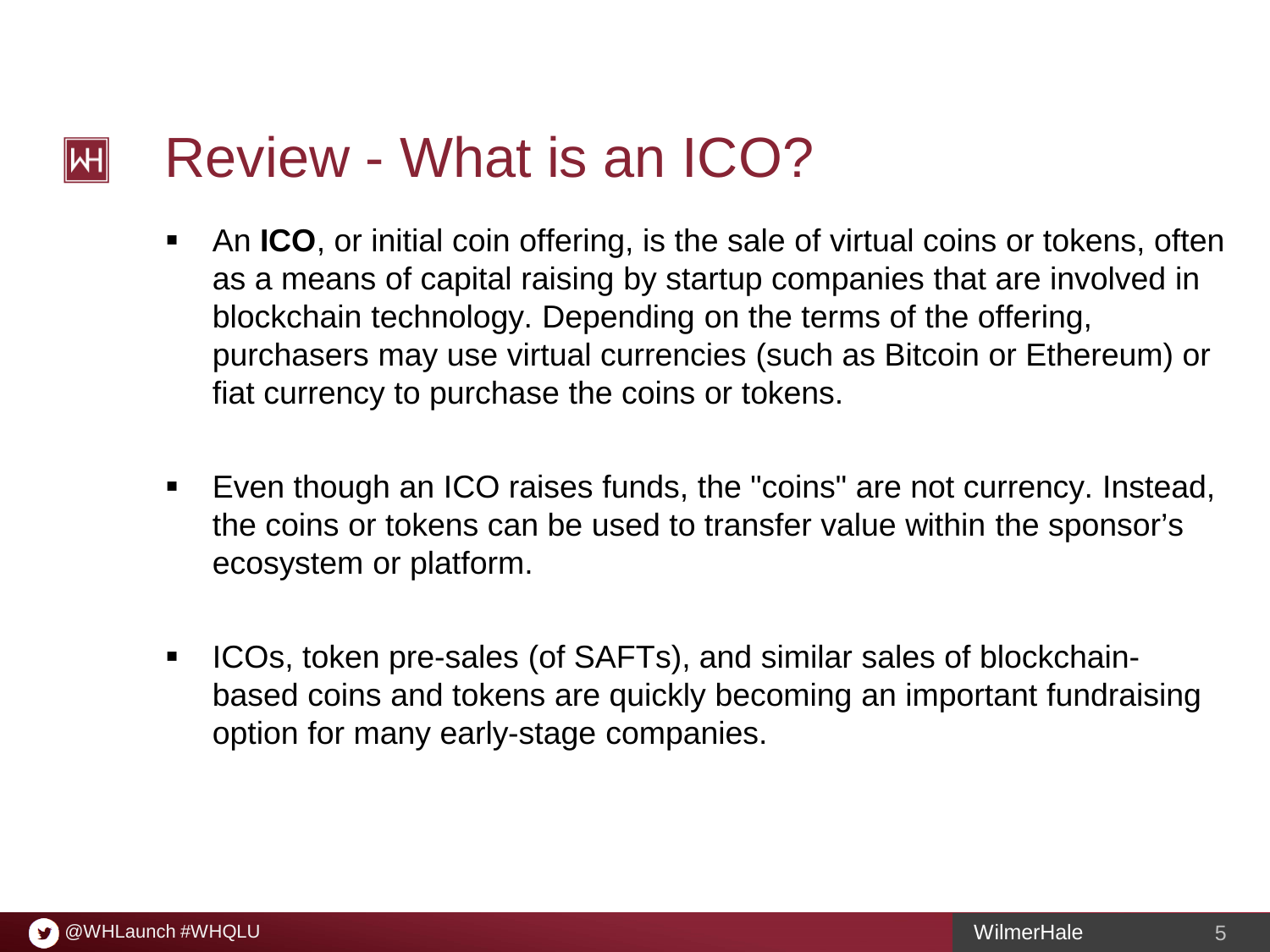#### The Rise of ICOs ⊮H

- Since 2016, there have been 250+ blockchain startups that have closed ICOs for over \$2B in funding.
- **Early-stage "traditional" equity** investment (i.e. non -ICO) in blockchain companies by VCs and other investors was \$73 million in Q3 2017, representing only 7 financing rounds (lowest point since Q4 2013).
- By contrast, 150 companies raised an estimated \$1.3 **billion** via ICOs in Q3 2017.





■Blockchain Early-Stage Equity Funding (\$M) ■ICO Funding (\$M)

Note: "Blockchain Early-Stage" includes Angel, Seed, and Series A. Sources: CB Insights, TokenData, CoinSchedule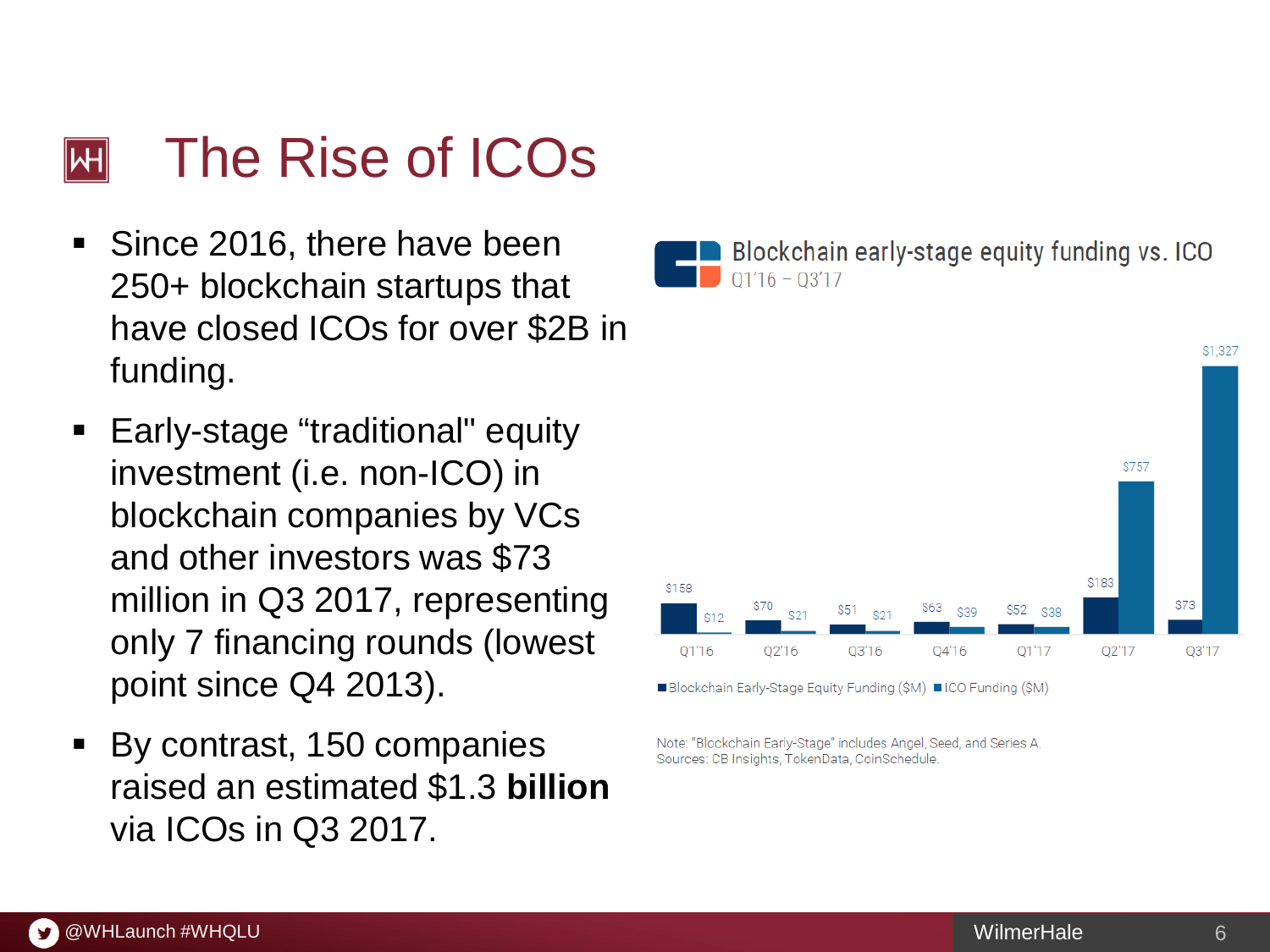#### The Rise of ICOs IWH

- **If** In relation to blockchain startups, 2017 saw over 5x more capital deployed in ICOs vs. traditional equity financings.
- Q4 2017 saw an even more significant jump, with over 7x more capital deployed in ICOs.
- In total, ICOs raised over \$5 billion across approx. 800 deals in 2017 vs. \$1 billion across 215 equity investments in the sector.

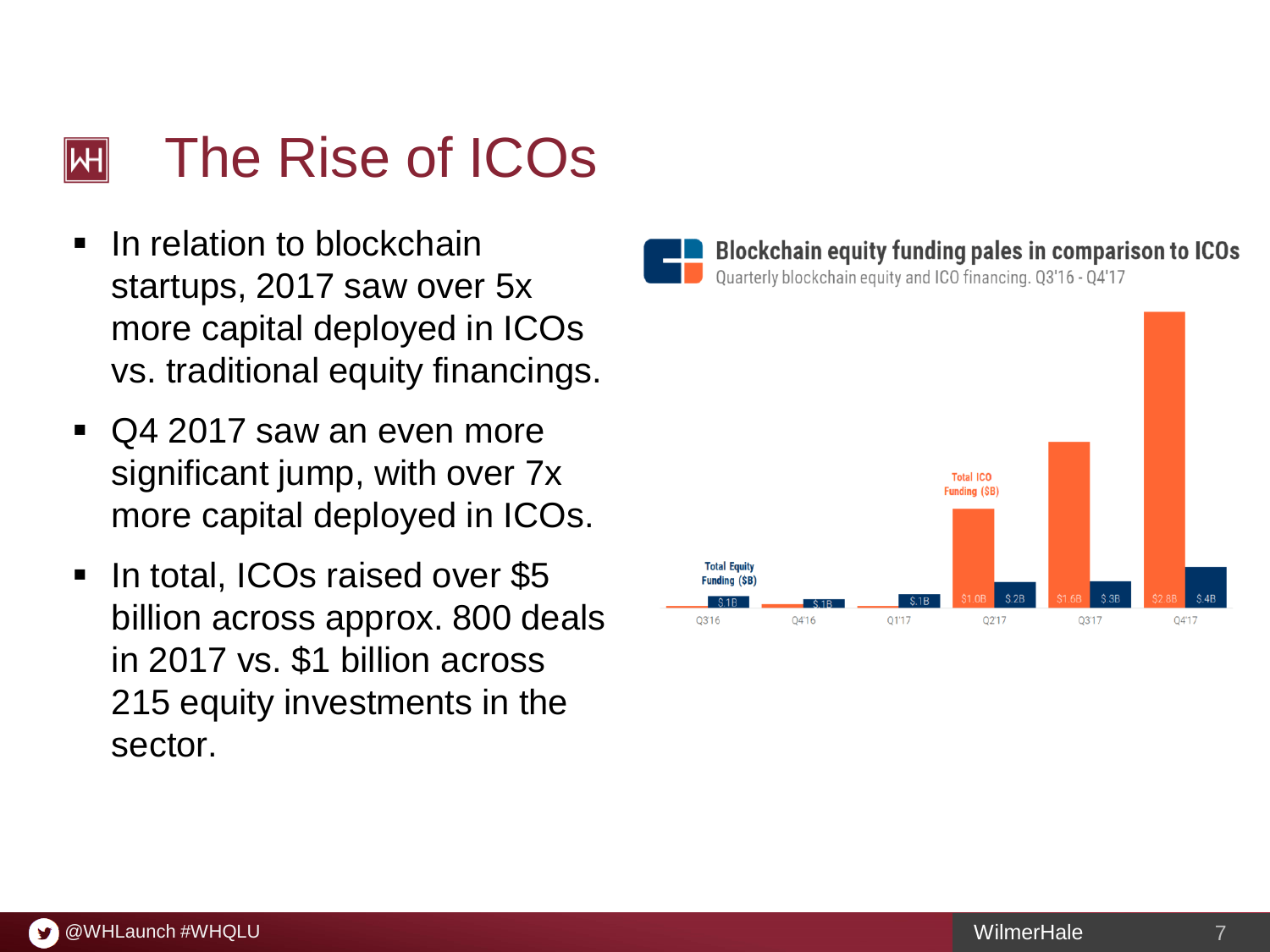#### Will the Bubble Burst? lWH

- **Individuals choose to invest in ICOs typically because** they believe that the tokens will have value either in and of themselves as currency (e.g., Bitcoin) or because the tokens will have value on the platform to be created
- Recent purchasers of tokens seem to be simply hoping for a jump in the trading price of the token, much as we've seen from Bitcoin and Ethereum, the two established players. If you bought \$100 of Bitcoin on January 1, 2011, it would be worth over \$1M today.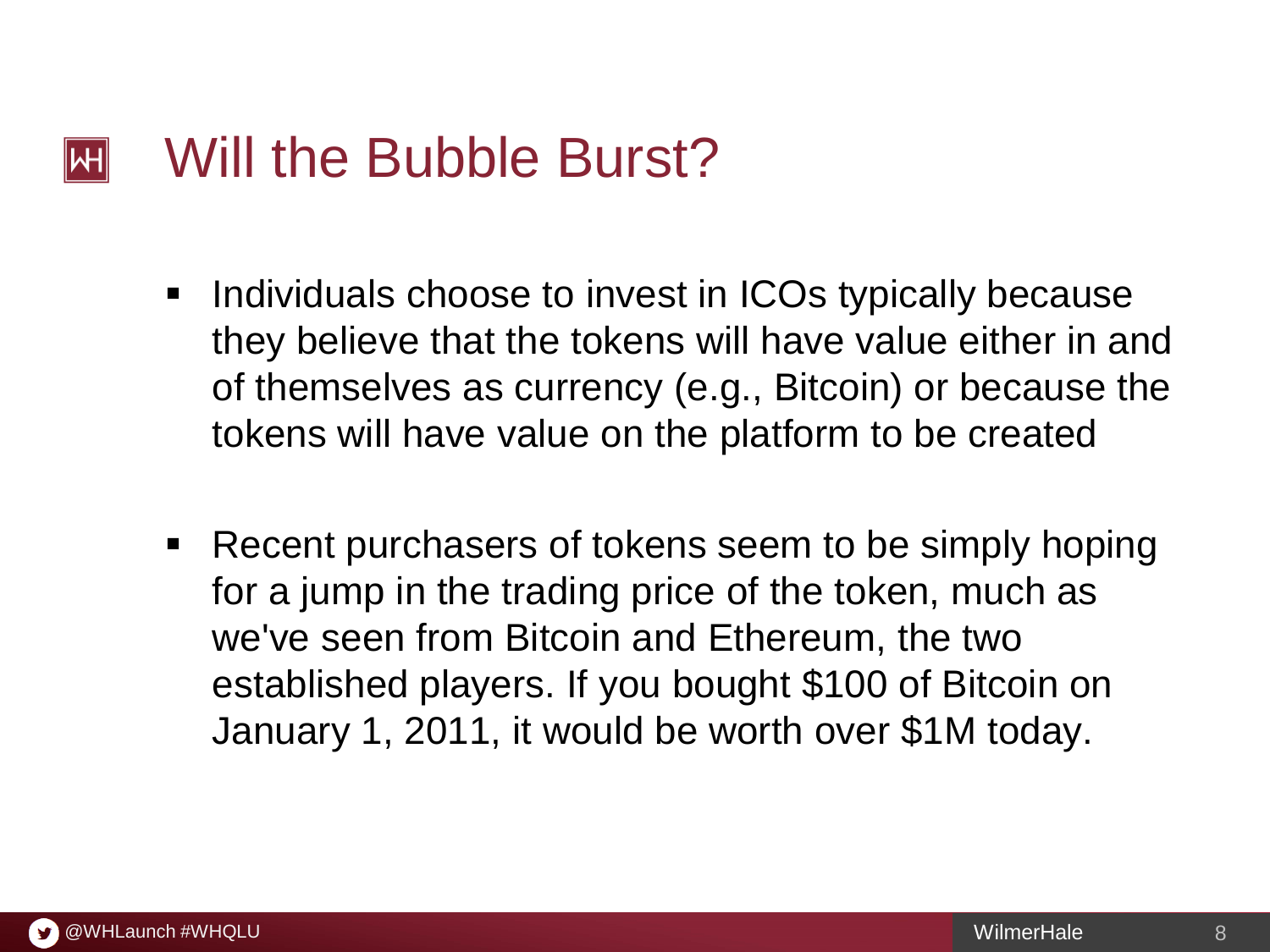#### Why are ICOs Popular?  $\left\Vert \mathsf{H}\right\Vert$

- Democratization of access
	- Everyone can participate; no limitations by geography
- **-** Opportunity to invest in accumulated cryptocurrency
	- Limited ways to spend accumulated cryptocurrency except conversion to fiat currency (potential lost value)
- **-** Opportunity to trade tokens immediately
	- Unlike traditional VC investments, new tokens can usually be traded almost immediately on an exchange
- Crypto-community inborn passion for new/modern technologies and applications
	- Support for initiatives that are disrupting existing rules and standards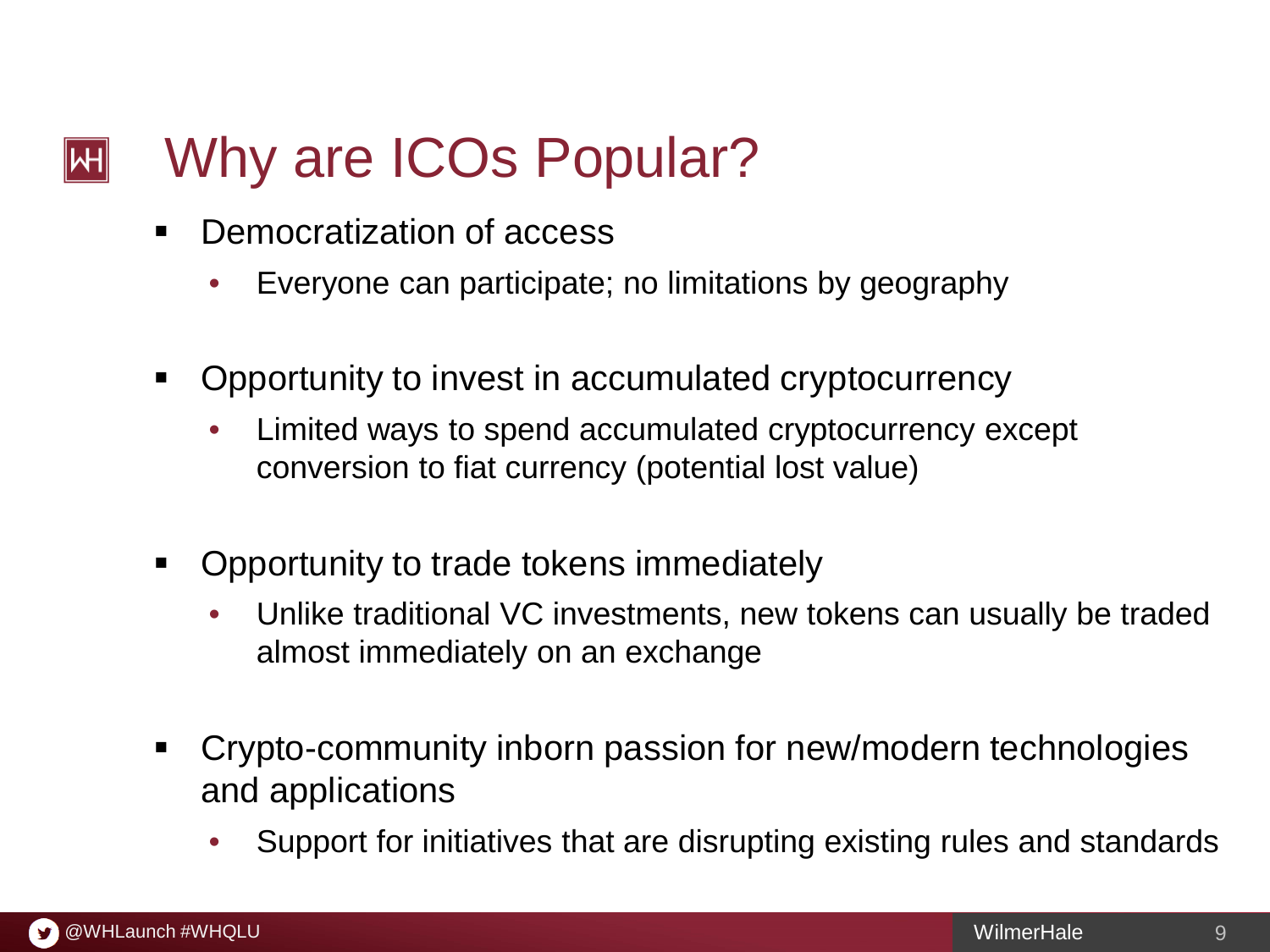#### What's New?  $|\mathsf{H}|$

- **ICO growth** has continued
- **EXEDED Increased regulatory scrutiny** 
	- **SEC**
		- Chairman Clayton's recent statements and potential gatekeeper liability
		- Official SEC guidance
		- Newly created Cyber Unit and Retail Task Force focused on ICO marketplace
		- SEC issuing a wave of subpoenas seeking information about ICOs
	- **DOJ**
		- First ICO-related arrest in November 2017
		- More arrests will follow
	- **CFTC**
		- Three enforcement actions
		- Joint statement of SEC and the CFTC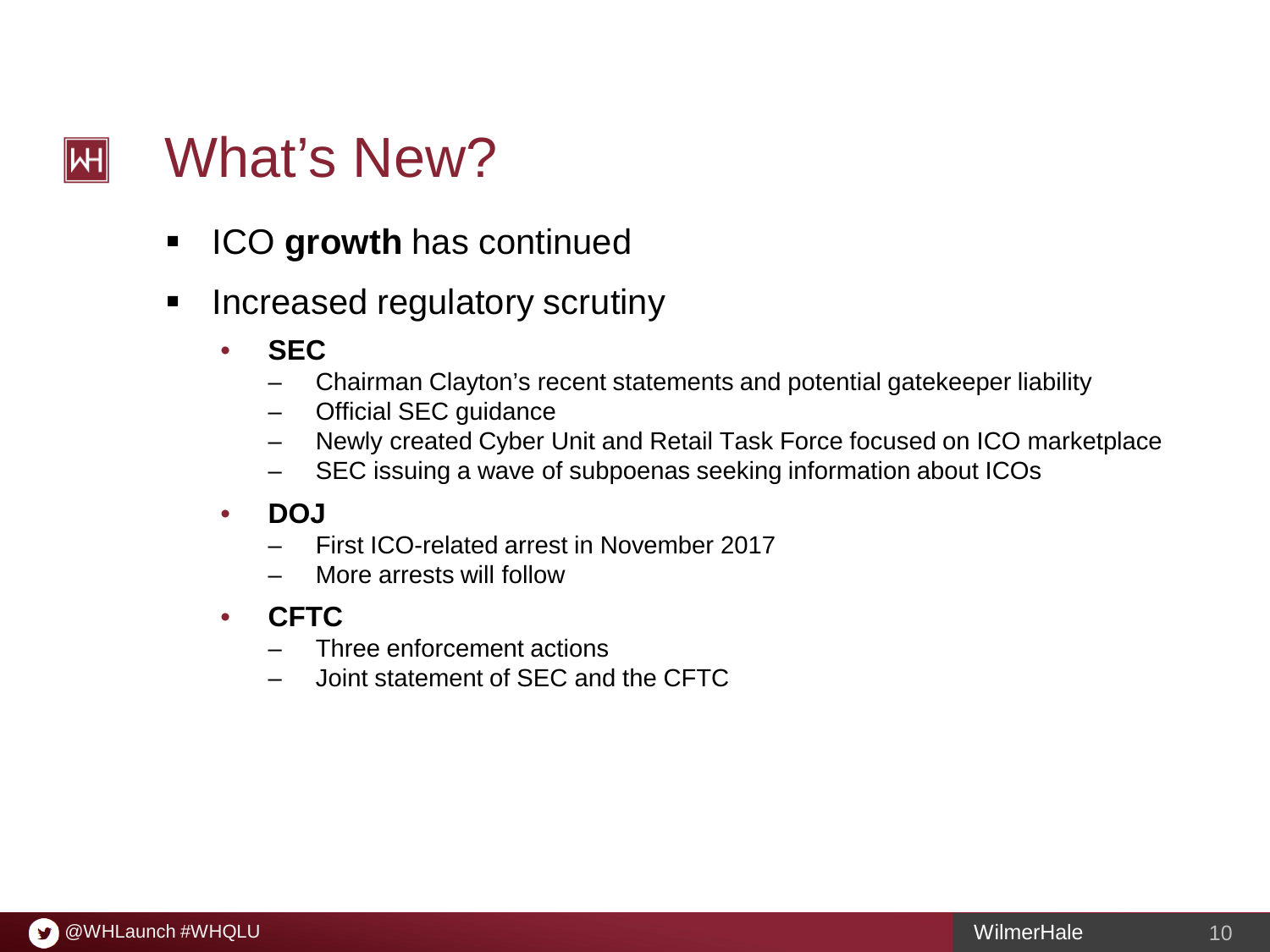## SEC Confirms Some ICOs Are ⊪Ψ Securities Offerings

- On July 25, the SEC issued its Report of Investigation of an offering of digital tokens by "The  $\mathsf{DAO}$ "
- The Report makes clear the SEC's view that the traditional securities law analysis applies to new technologies, noting that "*the federal securities laws apply to those who offer and sell securities in the United States, regardless whether the issuing entity is a traditional company or a decentralized autonomous organization, regardless whether those securities are purchased using US dollars or virtual currencies, and regardless whether they are distributed in certificated form or through distributed ledger technology*."

**SECURITIES AND EXCHANGE COMMISSION** 

**SECURITIES EXCHANGE ACT OF 1934** 

Release No. 81207 / July 25, 2017

Report of Investigation Pursuant to Section 21(a) of the Securities Exchange Act of 1934: The DAO

#### Т. **Introduction and Summary**

The United States Securities and Exchange Commission's ("Commission") Division of Enforcement ("Division") has investigated whether The DAO, an unincorporated organization; Slock.it UG ("Slock.it"), a German corporation; Slock.it's co-founders; and intermediaries may have violated the federal securities laws. The Commission has determined not to pursue an enforcement action in this matter based on the conduct and activities known to the Commission at this time.

As described more fully below, The DAO is one example of a Decentralized Autonomous Organization, which is a term used to describe a "virtual" organization embodied in computer code and executed on a distributed ledger or blockchain. The DAO was created by Slock.it and Slock.it's co-founders, with the objective of operating as a for-profit entity that would create and hold a corpus of assets through the sale of DAO Tokens to investors, which assets would then be used to fund "projects." The holders of DAO Tokens stood to share in the anticipated earnings from these projects as a return on their investment in DAO Tokens. In addition, DAO Token holders could monetize their investments in DAO Tokens by re-selling DAO Tokens on a number of web-based platforms ("Platforms") that supported secondary trading in the DAO Tokens.

After DAO Tokens were sold, but before The DAO was able to commence funding projects, an attacker used a flaw in The DAO's code to steal approximately one-third of The DAO's assets. Slock.it's co-founders and others responded by creating a work-around whereby DAO Token holders could opt to have their investment returned to them, as described in more detail below.

The investigation raised questions regarding the application of the U.S. federal securities laws to the offer and sale of DAO Tokens, including the threshold question whether DAO Tokens are securities. Based on the investigation, and under the facts presented, the Commission has determined that DAO Tokens are securities under the Securities Act of 1933 ("Securities Act") and the Securities Exchange Act of 1934 ("Exchange Act").<sup>1</sup> The Commission deems it appropriate and in the public interest to issue this report of investigation ("Report") pursuant to

<sup>&</sup>lt;sup>1</sup> This Report does not analyze the question whether The DAO was an "investment company," as defined under Section  $3(a)$  of the Investment Company Act of 1940 ("Investment Company Act"), in part, because The DAO never commenced its business operations funding projects. Those who would use virtual organizations should conside their obligations under the Investment Company Act.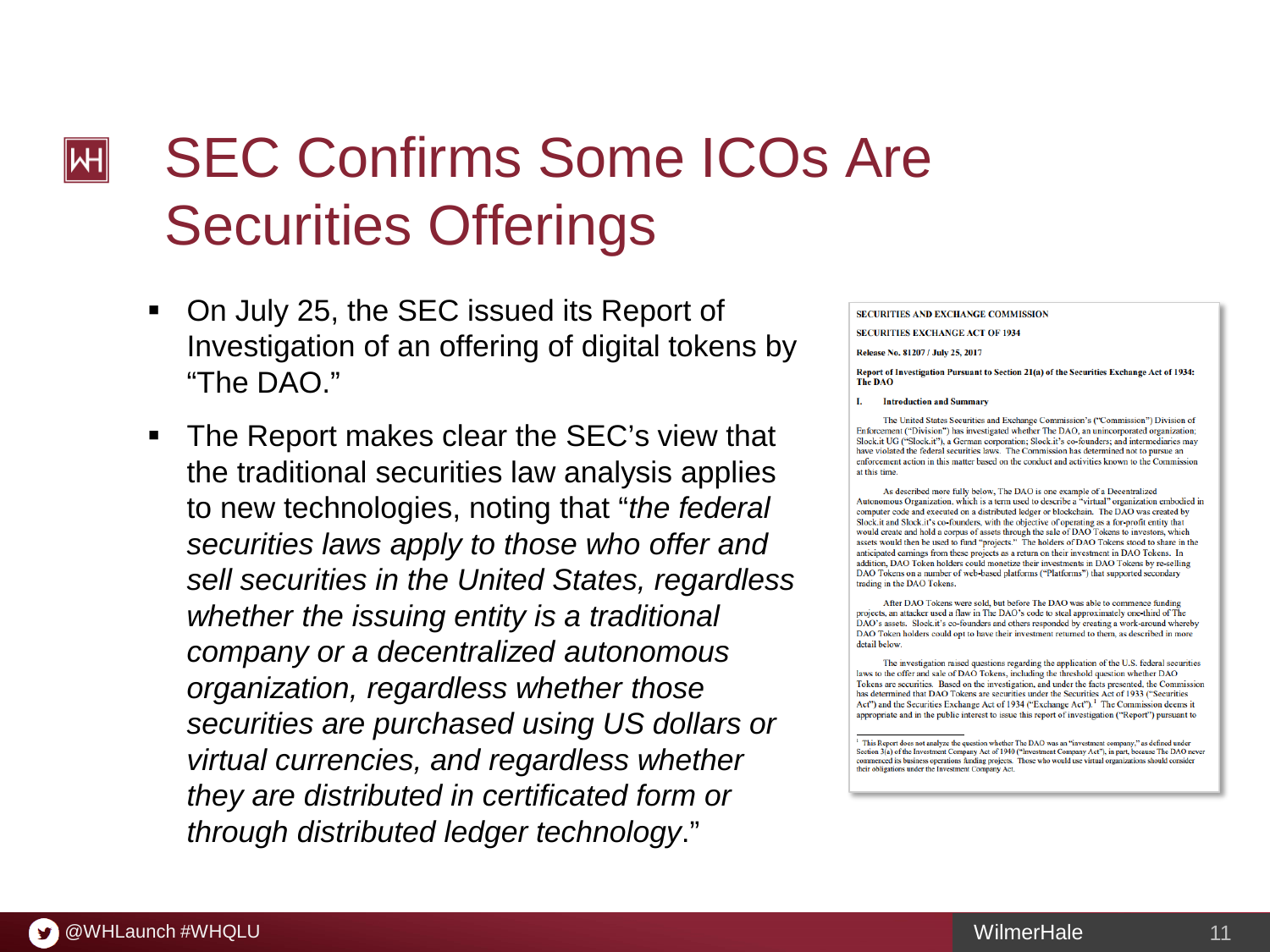## Why It Matters if an ICO Is a Securities  $\left\Vert \mathsf{H}\right\Vert$ **Offering**

- Under the federal securities laws, any offer and sale of securities must be registered under the Securities Act or conducted under an applicable exemption from registration.
- An ICO that does not meet the requirements of an exemption from registration would likely be an illegal offering and the issuer or individual responsible for promoting it could face civil or criminal liability.
- The purchasers of the securities also have the right under the Securities Act to force the seller to rescind the transaction and repurchase the securities at their original purchase price, plus interest.
- **If securities are offered, the activities of exchanges and other** intermediaries would also come under scrutiny.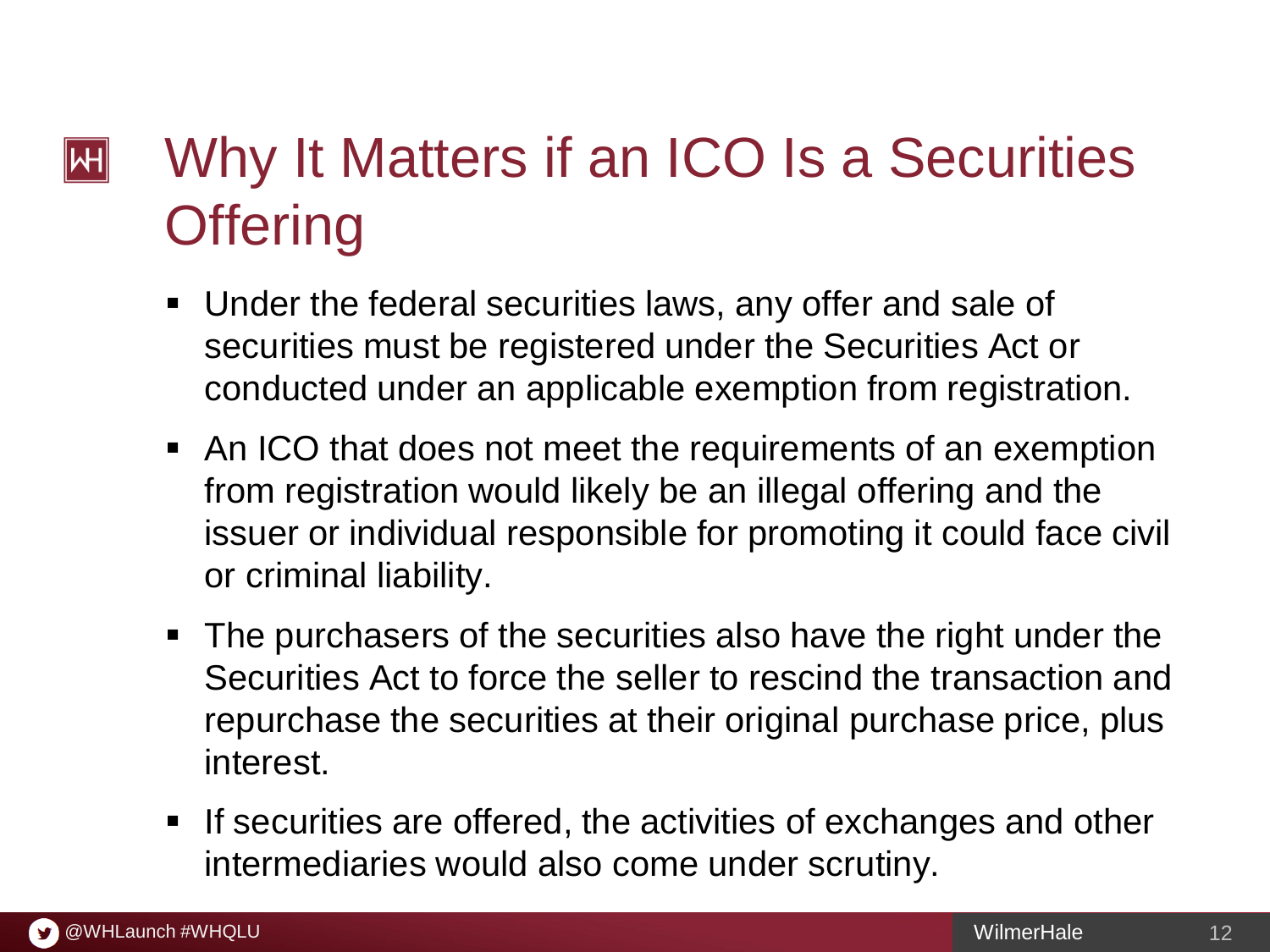#### The DAO – Background  $\left\| \mathsf{H} \right\|$

- Over a one-month period in 2016, The DAO offered and sold approximately 1.15 billion DAO tokens in exchange for a total of approximately 12 million Ether (ETH), valued at approximately \$150 million US dollars.
- Investors could hold the tokens as an investment with certain voting and ownership rights or could sell them on web-based secondary market platforms.
- According to promotional materials, The DAO would earn profits by funding projects that would provide DAO token holders a return on their investment. Token holders would receive "rewards" and then vote to either use the rewards to fund new projects or to distribute the ETH to token holders.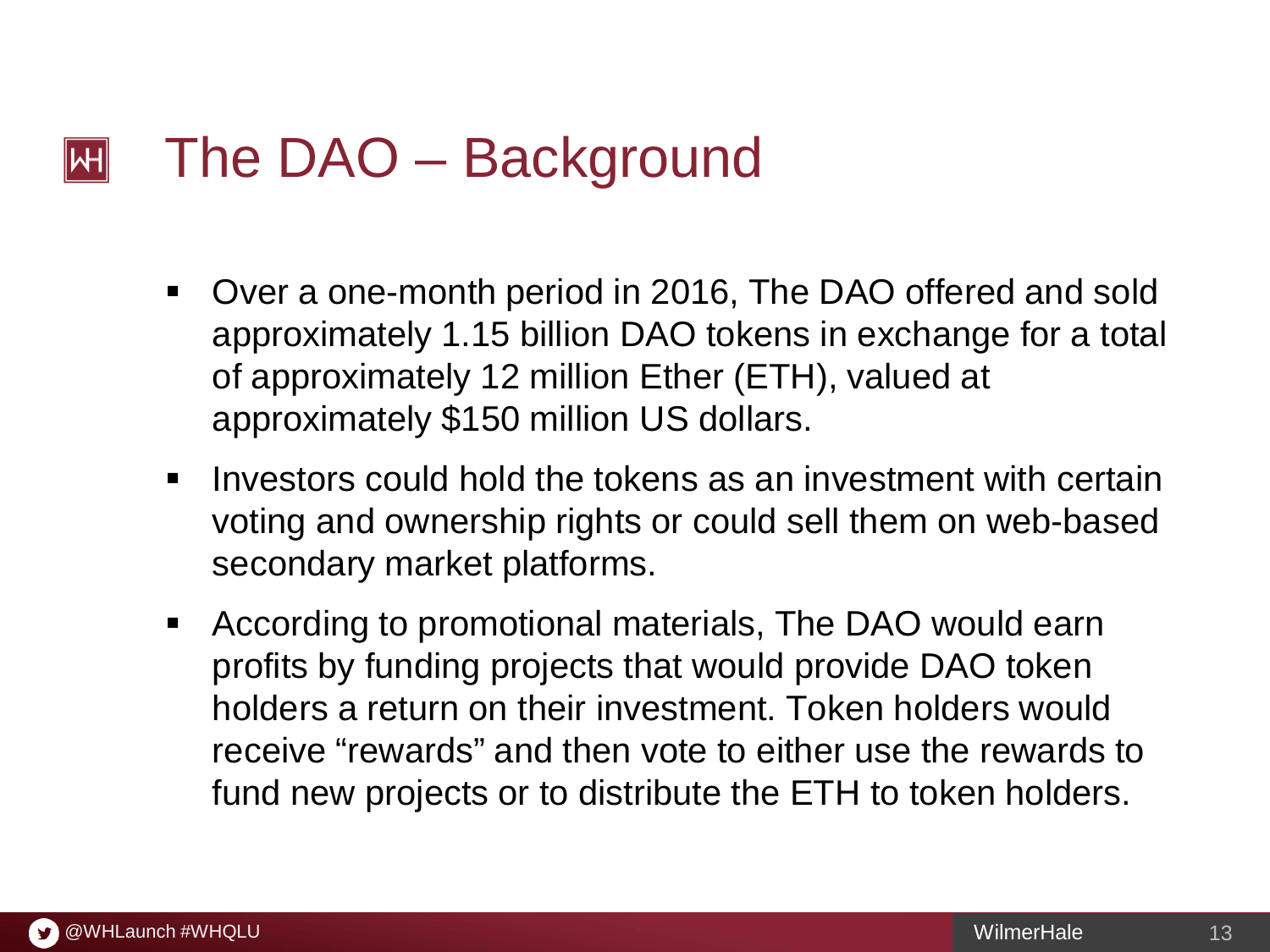#### The DAO – Securities Law Analysis  $\left\| \mathsf{H} \right\|$

- Both the Securities Act of 1933 and the Securities Exchange Act of 1934 include a broad definition of the term "security" that encompasses a variety of instruments, including an "investment contract."
- **The facts and circumstances test set forth by the US Supreme** Court in *SEC v. W.J. Howey Co*. has long been applied to determine whether a particular instrument should be considered an "investment contract" and therefore a "security" for purposes of the Securities Act.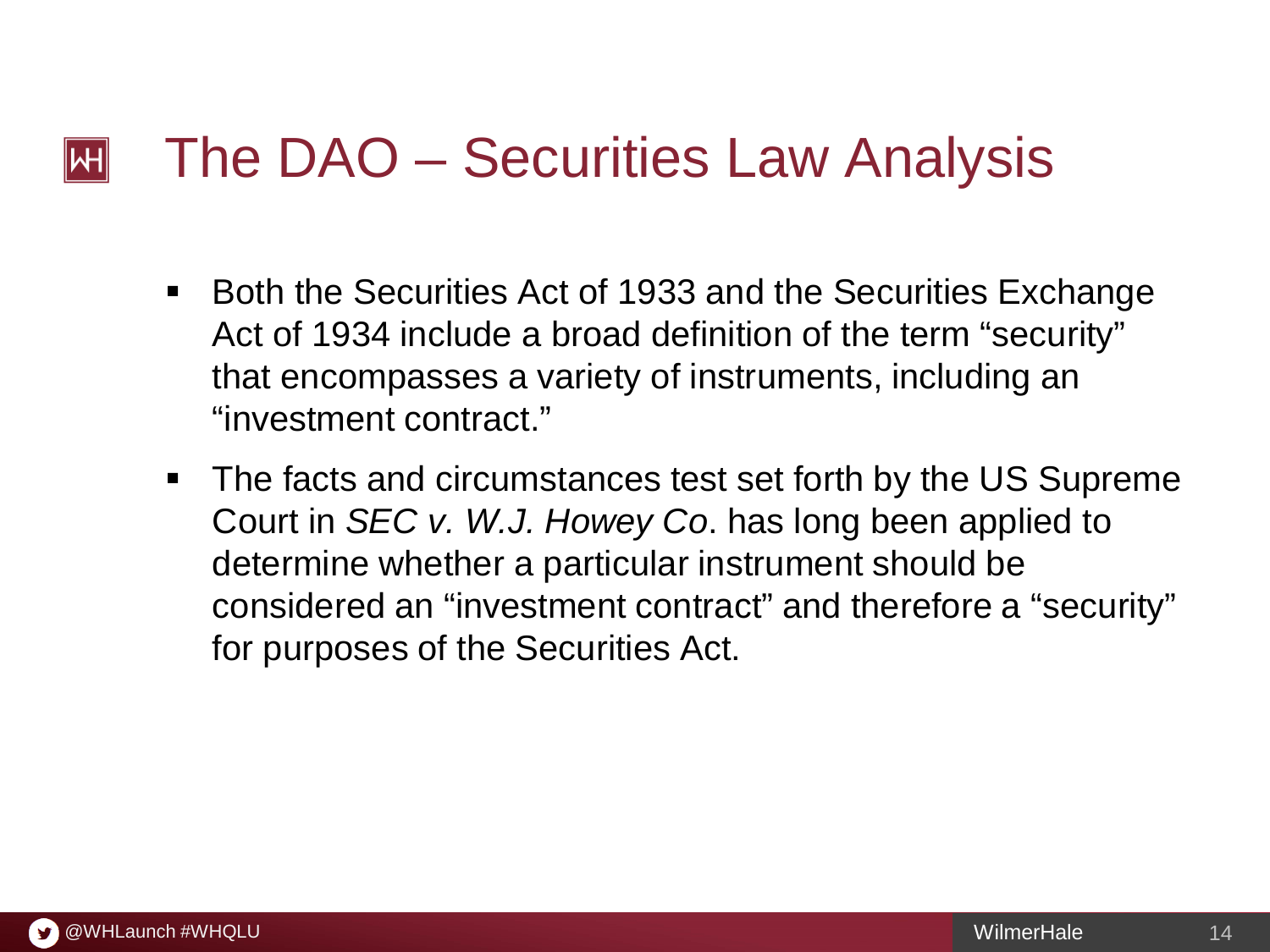#### The DAO – Securities Law Analysis  $\mathsf{I}\mathsf{H}$

- The elements to be considered in the application of the *Howey* test are whether the purchasers of the instrument: (i) invested money or valuable goods or services; (ii) were investing in a common enterprise; (iii) with a reasonable expectation of earning profits; (iv) that were to be derived from the efforts of others.
- The SEC Report provides a detailed analysis of the facts and circumstances of the DAO offering and applies the *Howey* test to determine that the DAO tokens were "investment contracts" and therefore subject to the federal securities laws.
- Seen through the lens of the *Howey* test, it is not surprising that the SEC found a security to exist in the DAO offering.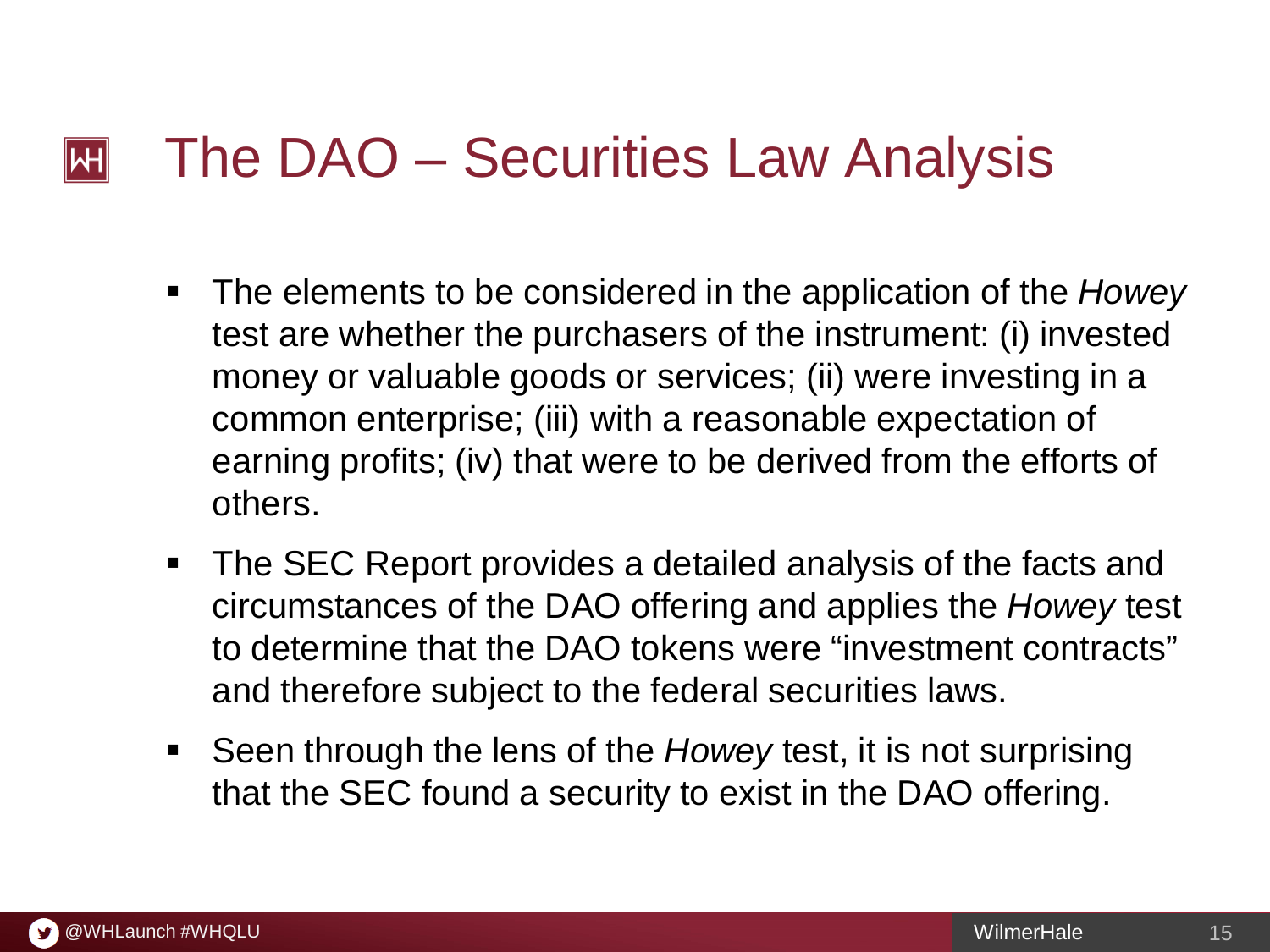#### Munchee, Inc. – Background  $\left\Vert \mathsf{H}\right\Vert$

- SEC Administrative Cease-and-Desist Order finding violations of Section 5 issued on Dec. 11, 2017
- Munchee, the creator of an iPhone app for reviewing restaurant meals, conducted a sale in October-November 2017 of MUN tokens to raise \$15 million in capital to improve its app and recruit users to eventually buy ads, write reviews, and sell food using MUN.
- Offering materials described the way MUN tokens would increase in value and that token holders would be able to trade MUN tokens on secondary markets.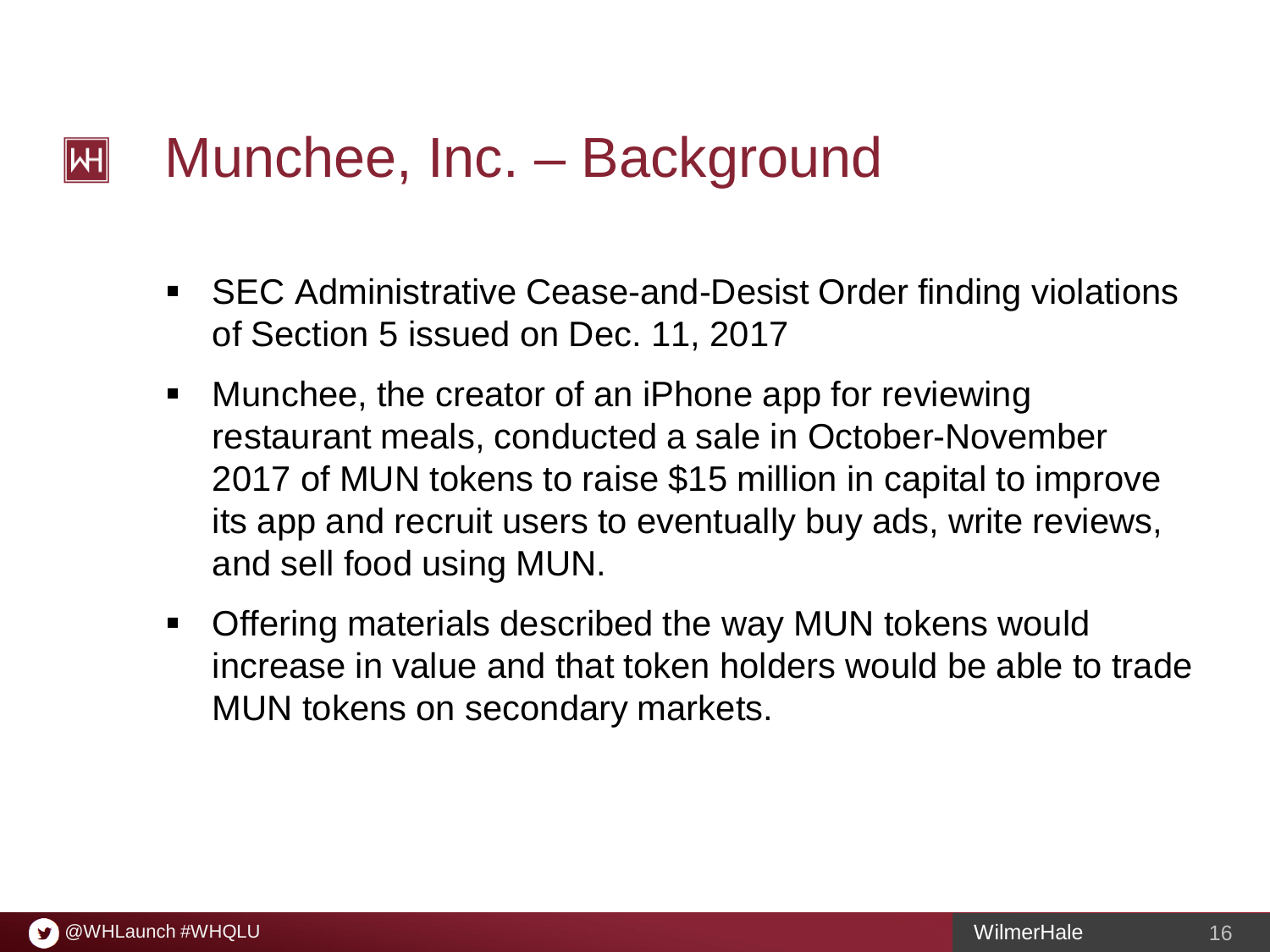#### Munchee, Inc. – Background  $\left\Vert \mathsf{H}\right\Vert$

- Offering materials claimed Munchee had done a *Howey* analysis and determined not a significant risk of being a security.
- At the time of the token sale, buyers were not able to use MUN to buy any goods or services on the "ecosystem."
- Munchee founders made several public statements touting the opportunity for investors to profit from their investment in MUN tokens, and promoted the ICO in forums aimed at investors.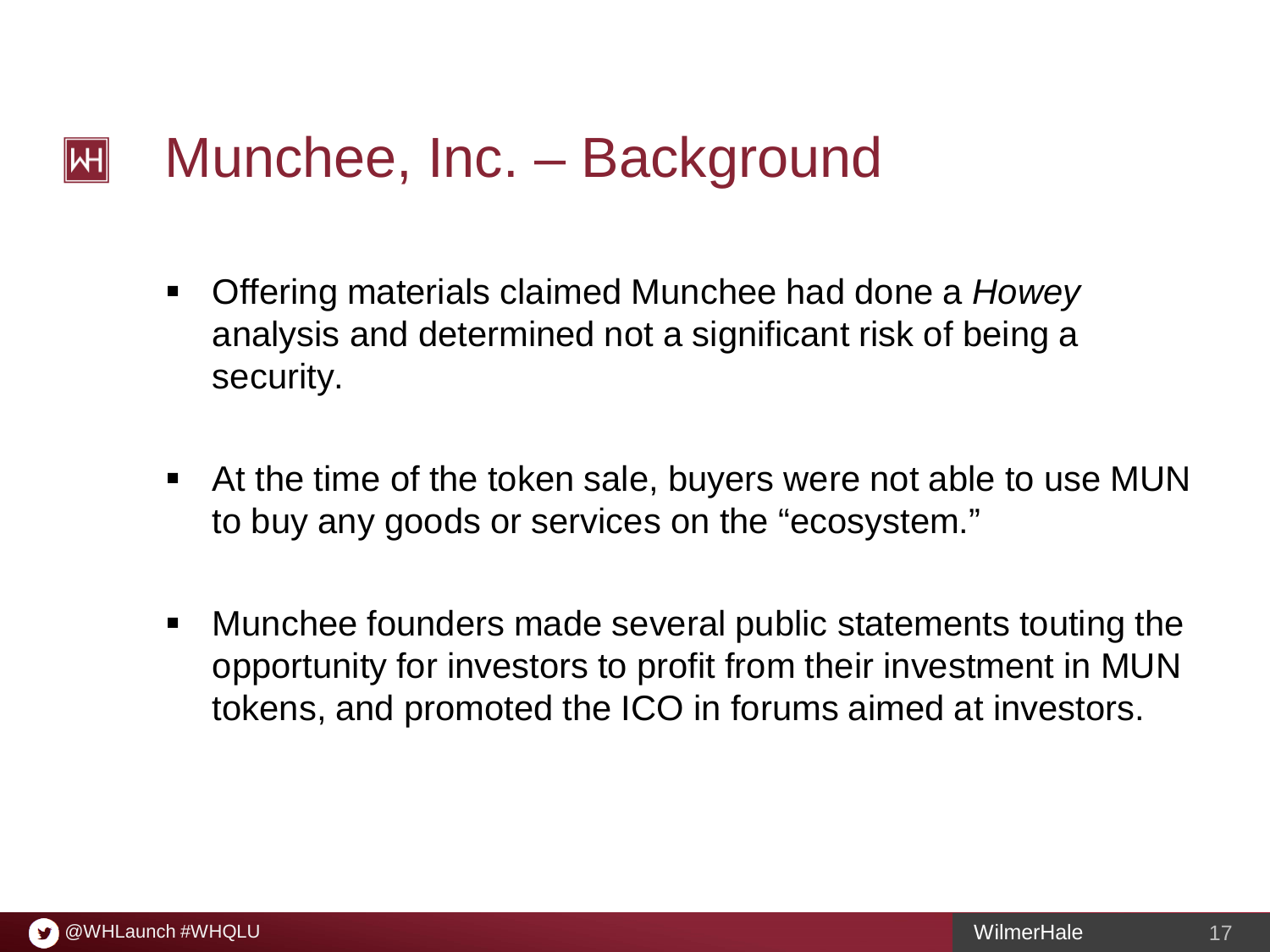#### Munchee, Inc. – Securities Law Analysis  $\mathsf{|\mathsf{H}|}$

## SEC found that the MUN tokens were securities:

- Investment of money: investors paid for MUN with Ether or Bitcoin, which the SEC considers a contribution of value
- Common enterprise/reasonable expectation of profits: proceeds from the offering were intended to be used to build the ecosystem that would create demand for MUN tokens and make the tokens more valuable. Munchee's statements about ensuring secondary trading also an indication that investors could expect to profit from appreciation of value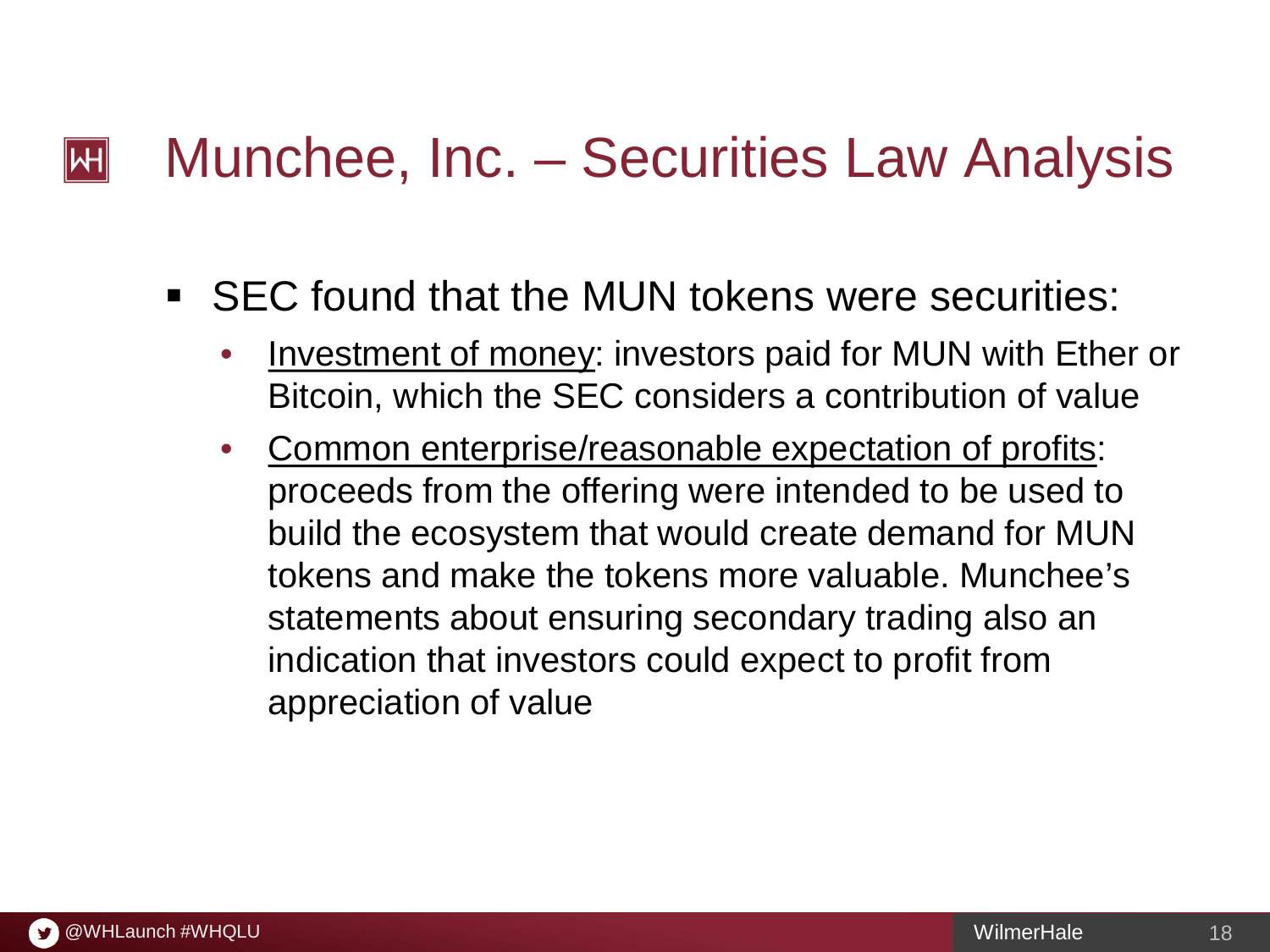#### Munchee, Inc. – Securities Law Analysis  $\left\| \mathsf{H} \right\|$

**Efforts of others:** Profits would be derived from entrepreneurial and managerial efforts of Munchee and its agents in revising the app, creating the ecosystem that would increase the value of MUN, and supporting secondary markets.

SEC also noted marketing of the offering, including comparisons made to prior ICOs and digital assets that had created profits for investors.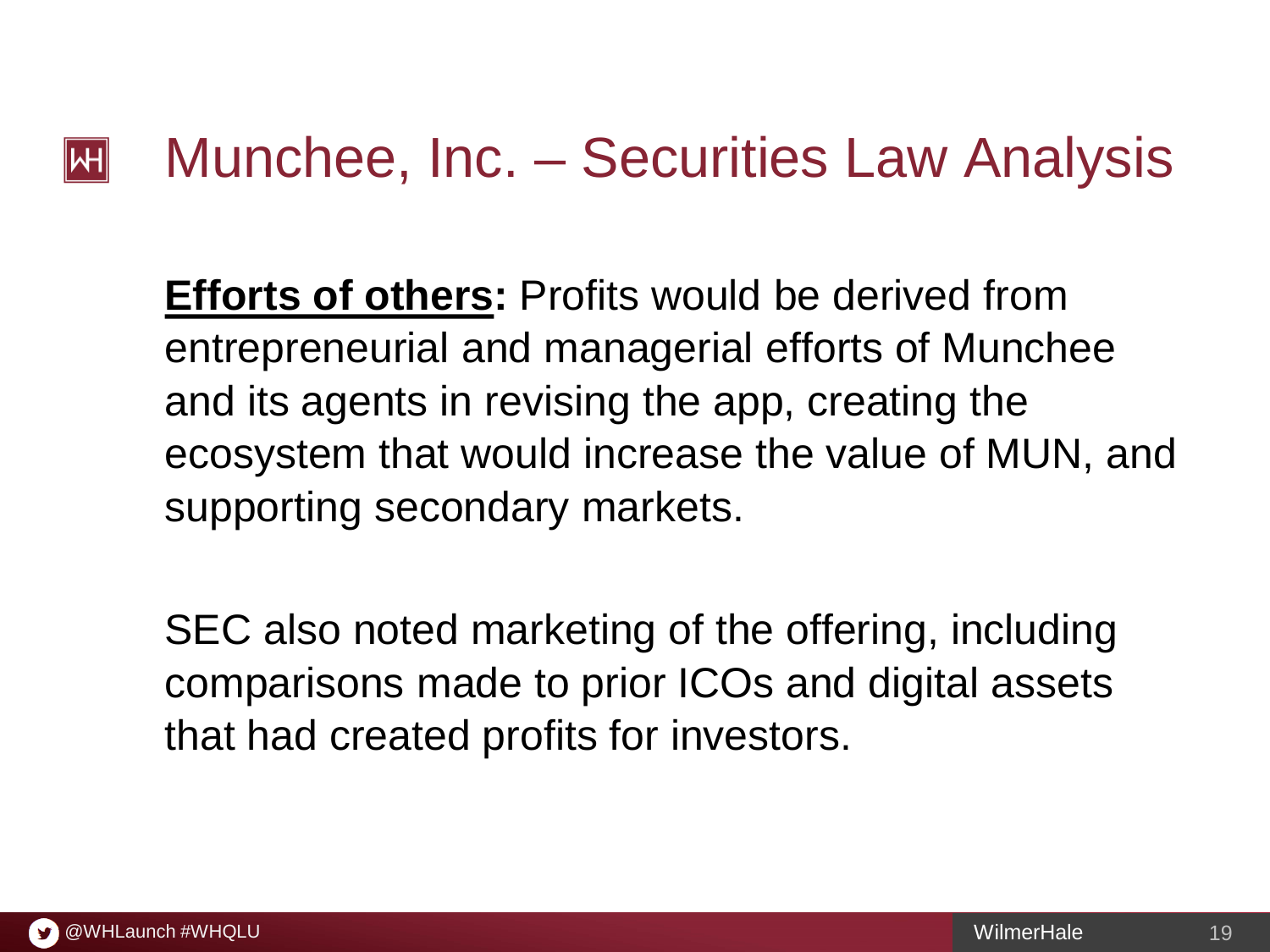#### SEC Focus on ICOs  $\left\Vert \mathsf{H}\right\Vert$

- In recent months, the SEC has ramped up its warning about ICOs that fail to comply with the securities laws.
- SEC Chairman Clayton has repeatedly indicated his view that just about every ICO involves the offer and sale of securities.
- Clayton has also made it clear that lawyers are expected to be gatekeepers and help their clients understand the application of the securities laws.
- Recent news reports indicate the SEC is issuing scores of subpoenas to companies and their advisers seeking information about securities law compliance of ICOs.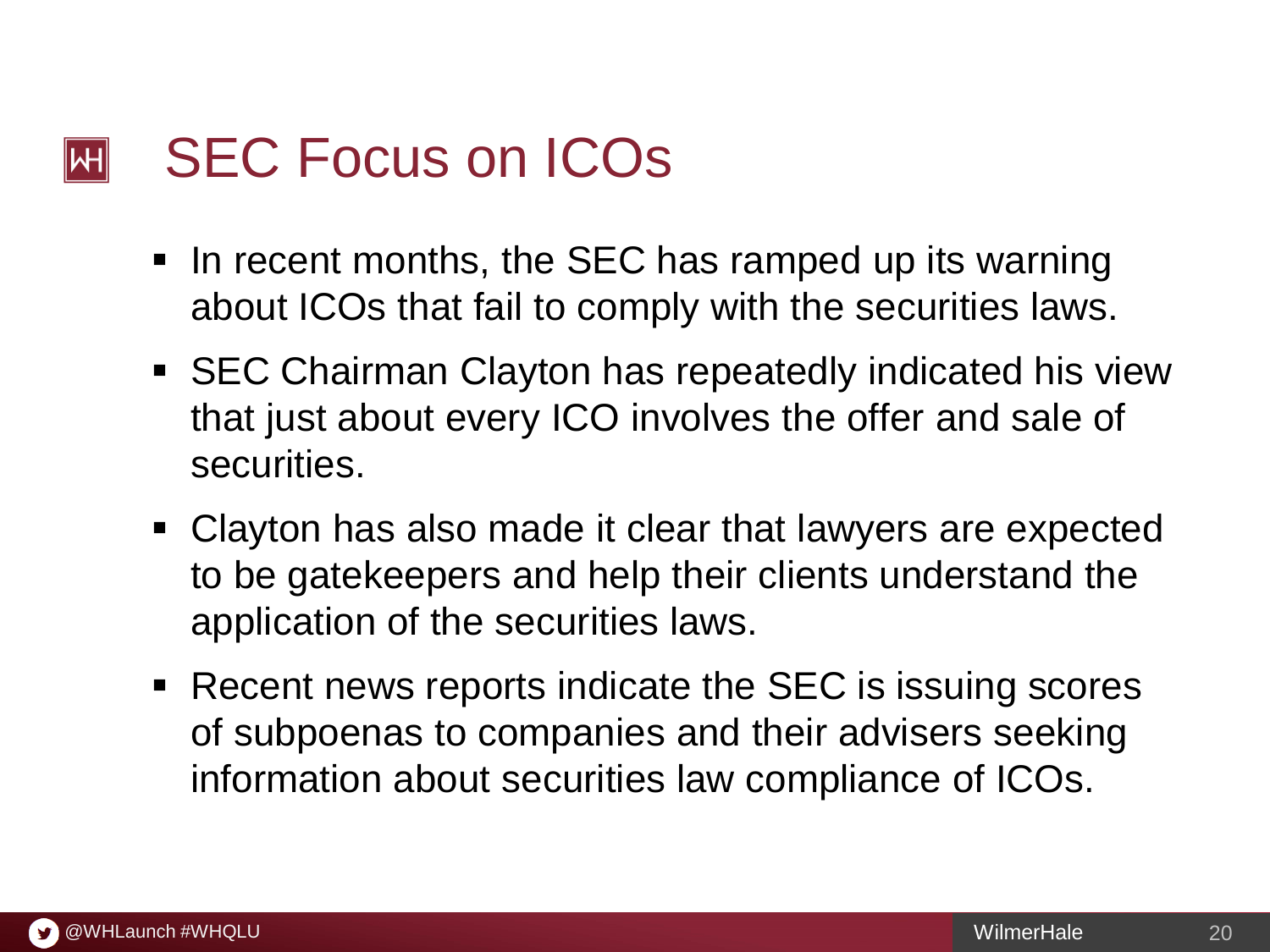## What Do the SEC's Actions Mean for  $\left\Vert \mathsf{H}\right\Vert$ ICOs Going Forward?

- The SEC has not issued a blanket characterization for blockchain tokens as securities
	- It has indicated that such determinations would be made on a case-by-case basis, with some falling in that definition and others outside it.
	- However, it is clear from SEC public statements that they are skeptical of the ability to structure an offering to avoid the securities laws.
- The Munchee order gives some additional clarity on how the SEC is applying *Howey* to these offerings.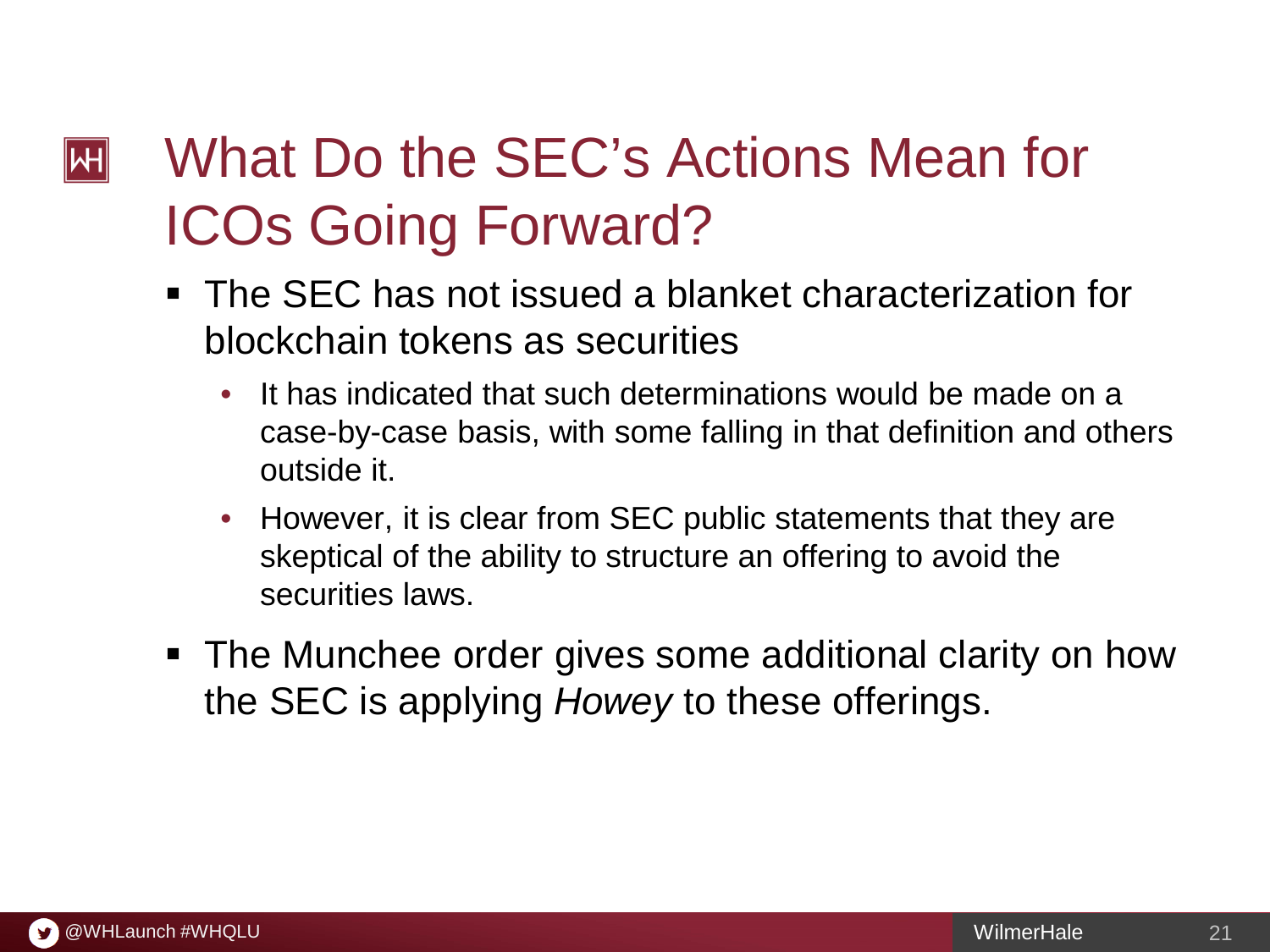## What Do the SEC's Actions Mean for  $|\!|\mathsf{W}|\!|$ ICOs Going Forward?

- SEC highlighted that even if MUN had practical use at the time of the offering, it could still be a security. The determination does not turn on labeling something as a "utility token" but instead requires assessment of the economic realities of the transaction.
- $\blacksquare$  SEC scrutiny for example, through the recently reported sweep – is likely to result in increased caution by companies and their advisers.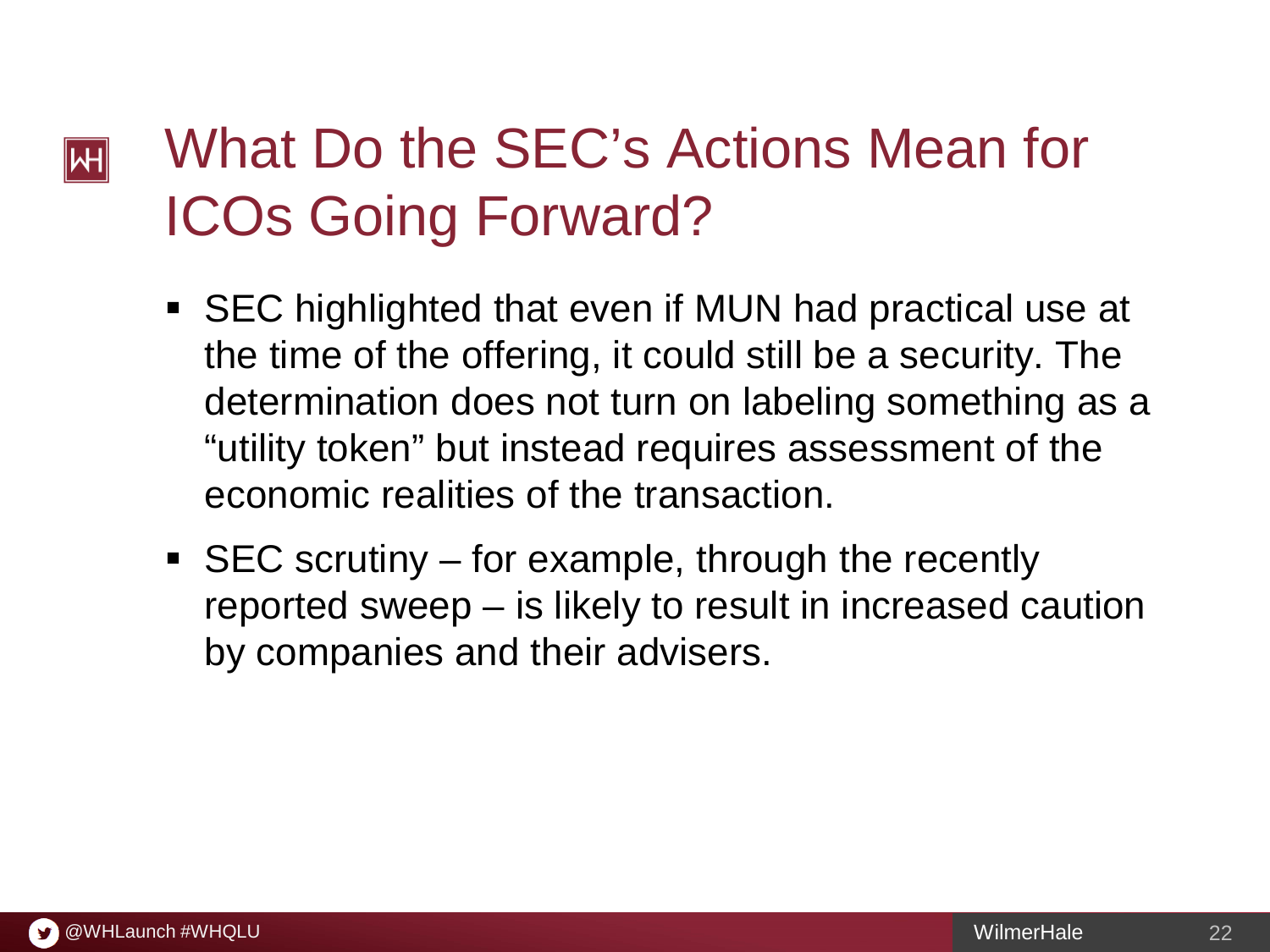## What Do the SEC's Actions Mean for  $\left\Vert \mathsf{H}\right\Vert$ ICOs Going Forward?

- Token offerings can be structured to comply with the US federal securities laws.
	- Regulation D
	- Regulation S
	- Reg A+ or '33 Act Registration
- SEC staff has indicated their willingness to work with ICO companies that want to comply.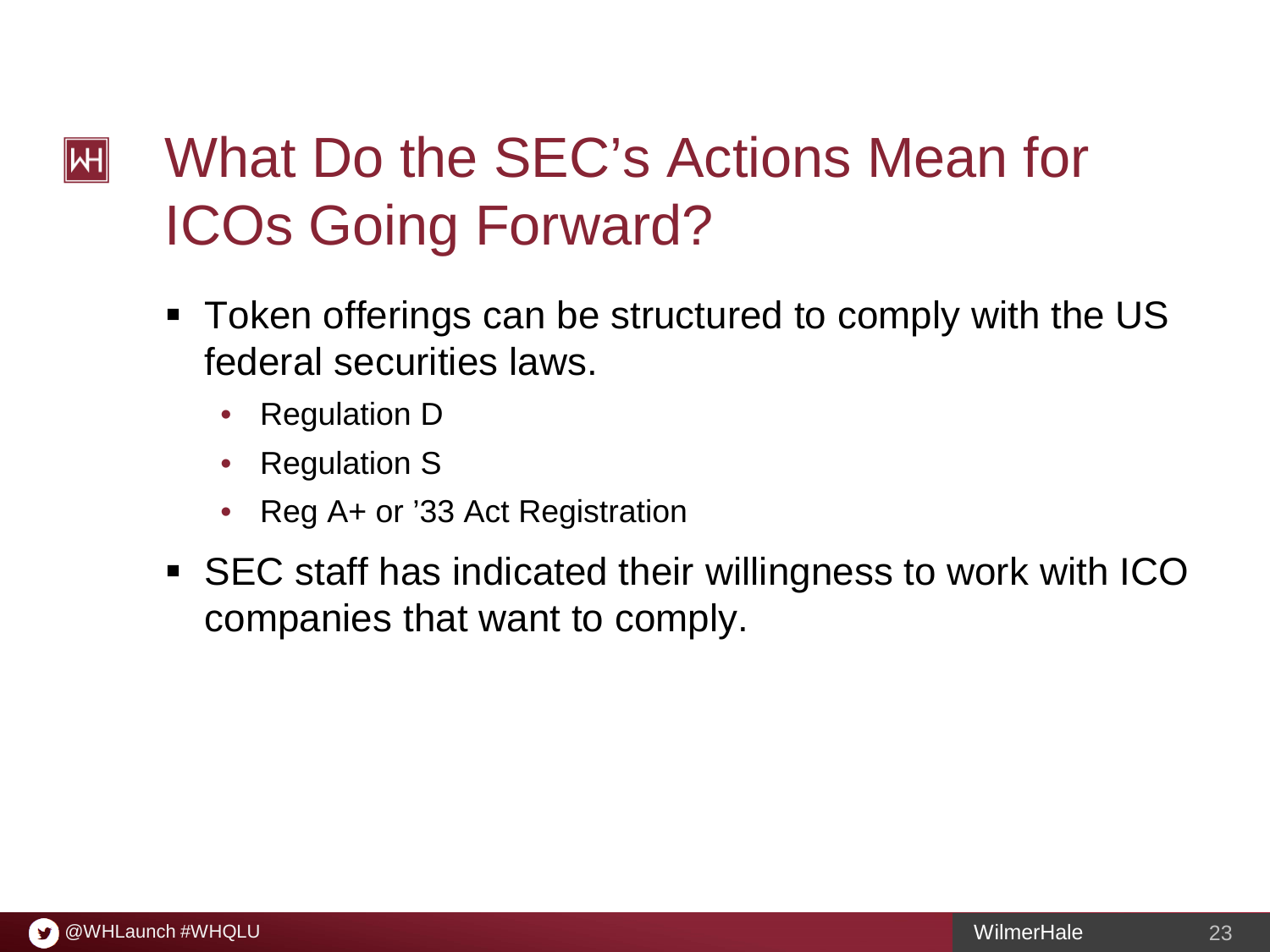

# **CFTC PRIMER FOR CRYPTO - WEBINAR**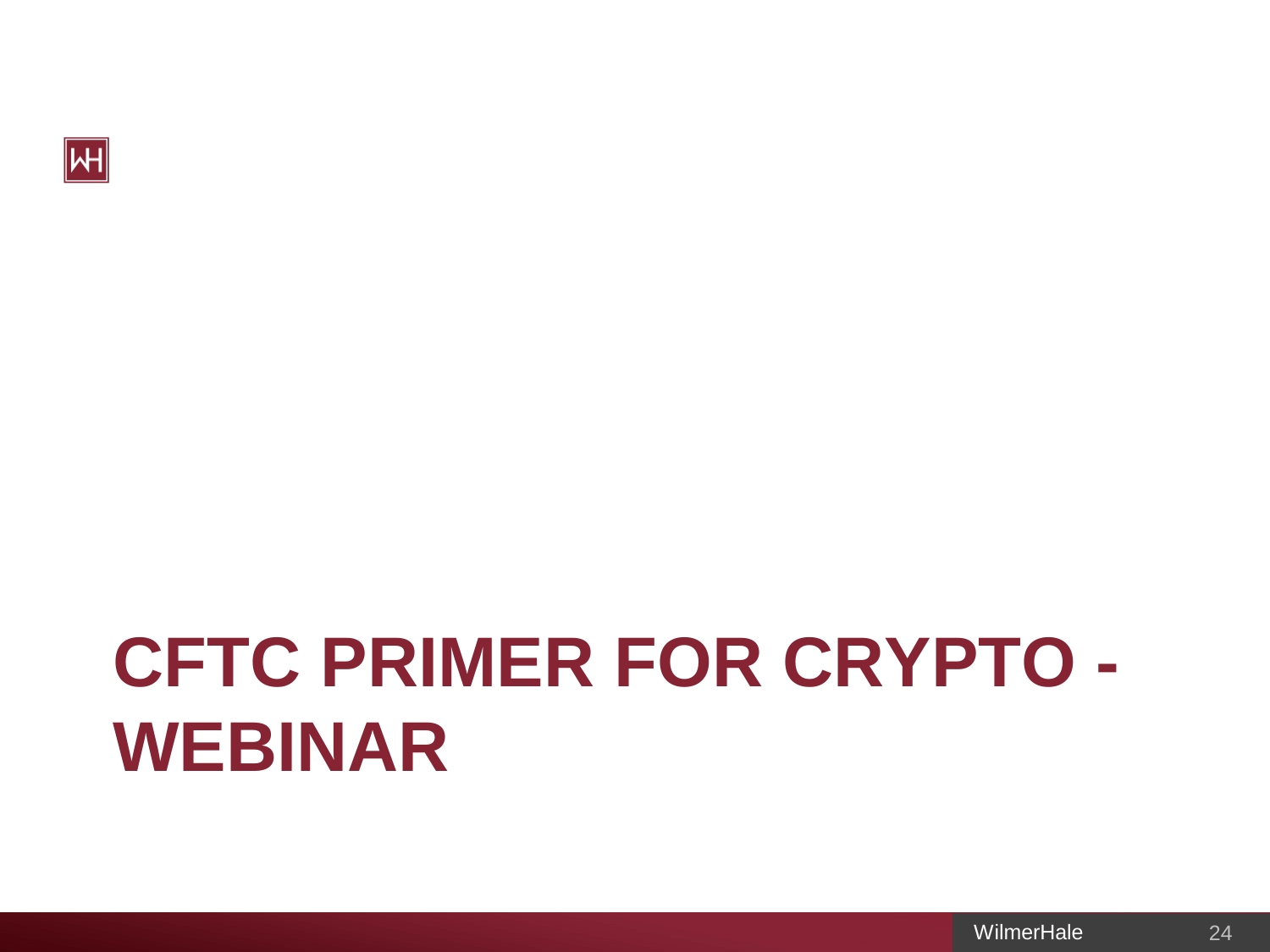

## **DEFINITIONS**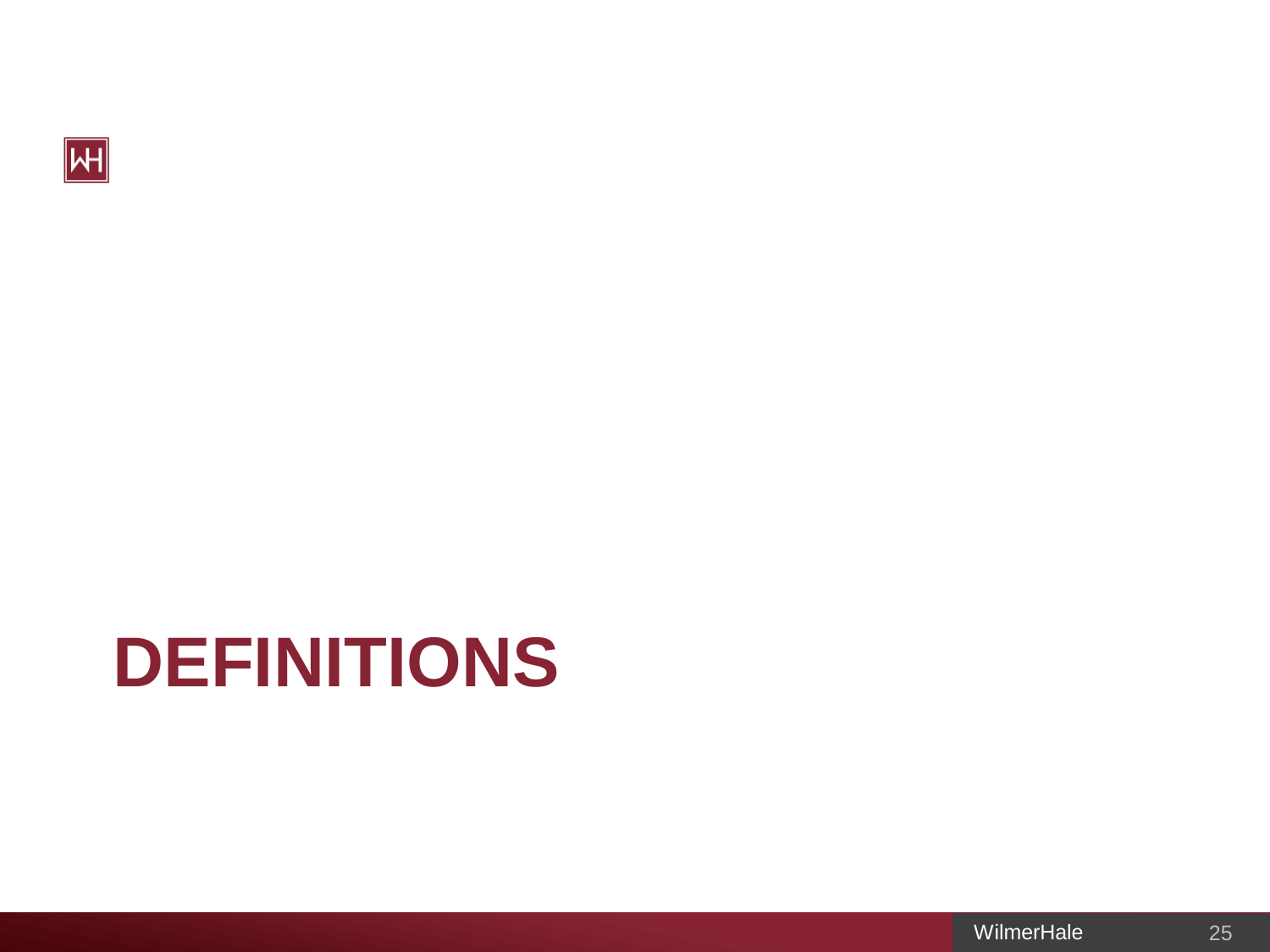#### **Commodity**  $\left\Vert \mathsf{H}\right\Vert$

## **The definition of "commodity" in CEA 1a(9) is very broad:**

- Specified agricultural contracts (wheat, livestock, etc.);
- "[A]nd all other goods and articles …"
- Except onions and movie tickets;
- "[A]nd all services, rights, and interests …";
- "[I]n which contracts for future delivery are presently or in the future dealt in."

**So basically any good, article, service, right or interest that is the subject of a futures contract could be defined as a commodity.**

**CFTC: All cryptocurrencies are commodities.**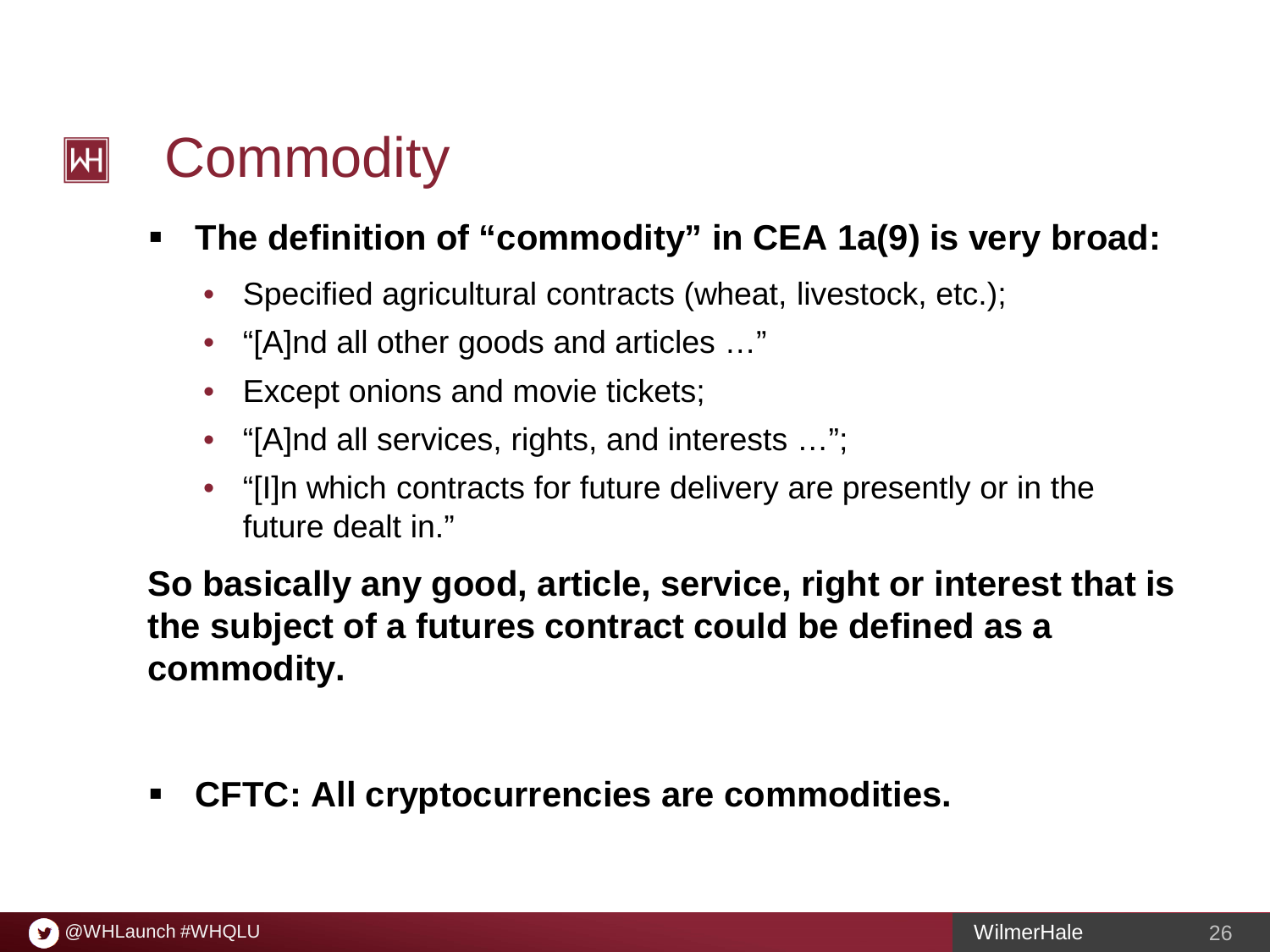

#### **A swap is a contract or transaction that (CEA 1a(47)):**

- 1) Is an option
	- for the purchase or sale, or based on the value, of
	- 1 or more interest or other rates, currencies, commodities ...;
- 2) Provides for any purchase, sale, payment, or delivery
	- that is dependent on the occurrence of an event, or contingency
	- associated with a potential financial, economic, or commercial consequence; or
- 3) Provides for the exchange of 1 or more payments
	- based on the value or level of 1 or more interest or other rates, commodities …
	- that transfers the financial risk associated with a future change in any such value
	- without also conveying ownership in an asset / liability that incorporates the risk.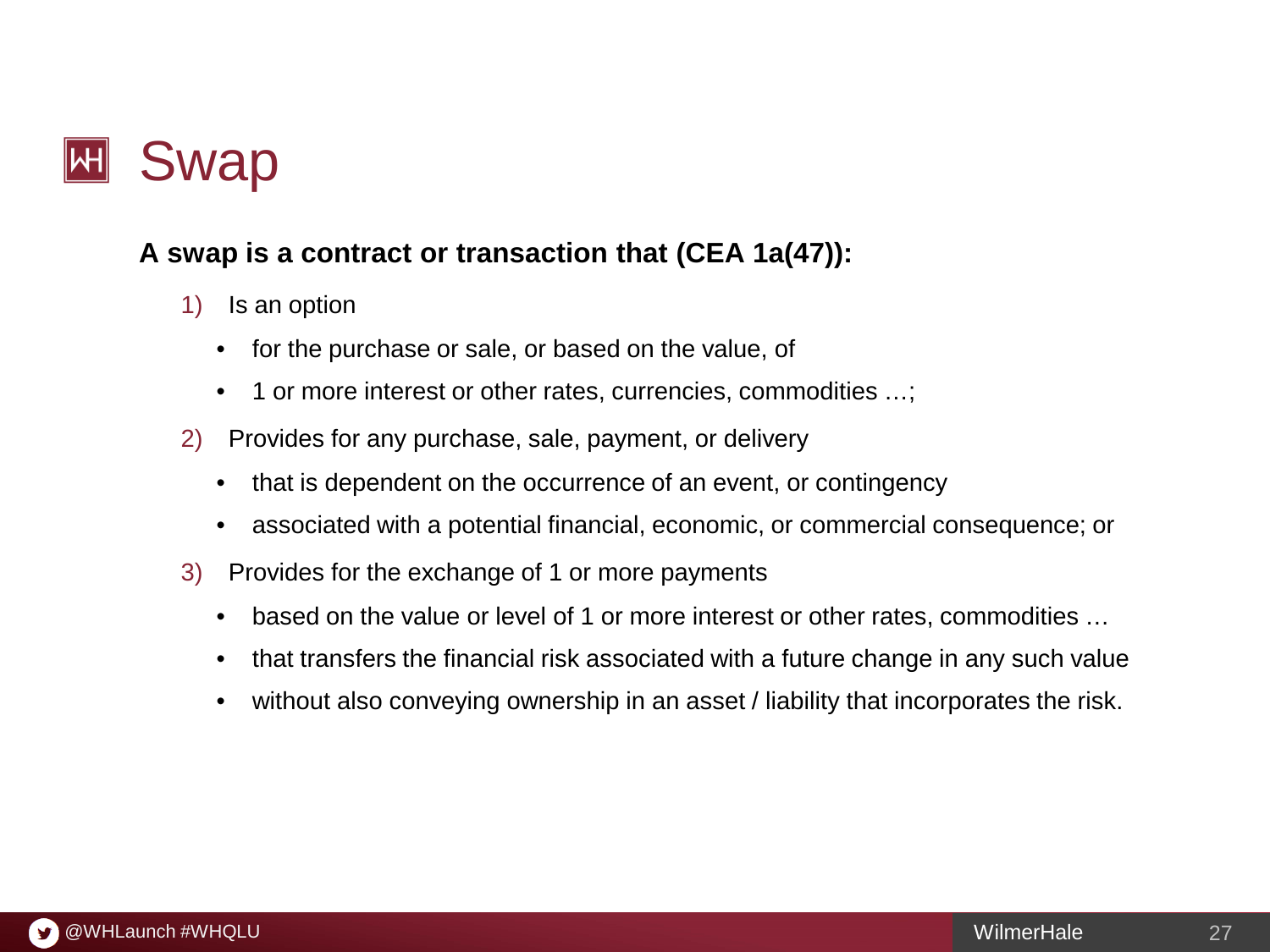

- Underlying cash market.
- Intent to deliver & actual delivery.
	- If transactions are leveraged, must:
		- Result in actual delivery w/in 28 days; or
		- Be between commercial entities in connection with their business.
	- Commission has proposed interpretation on actual delivery of cryptocurrencies.
- Spot exchanges do not have to be registered with CFTC.
- Activity on spot exchanges does not subject you to registration as an intermediary.
	- BUT if the products on a spot exchange are actually mis-labeled derivatives, your activity on the spot exchange may subject you to registration requirements.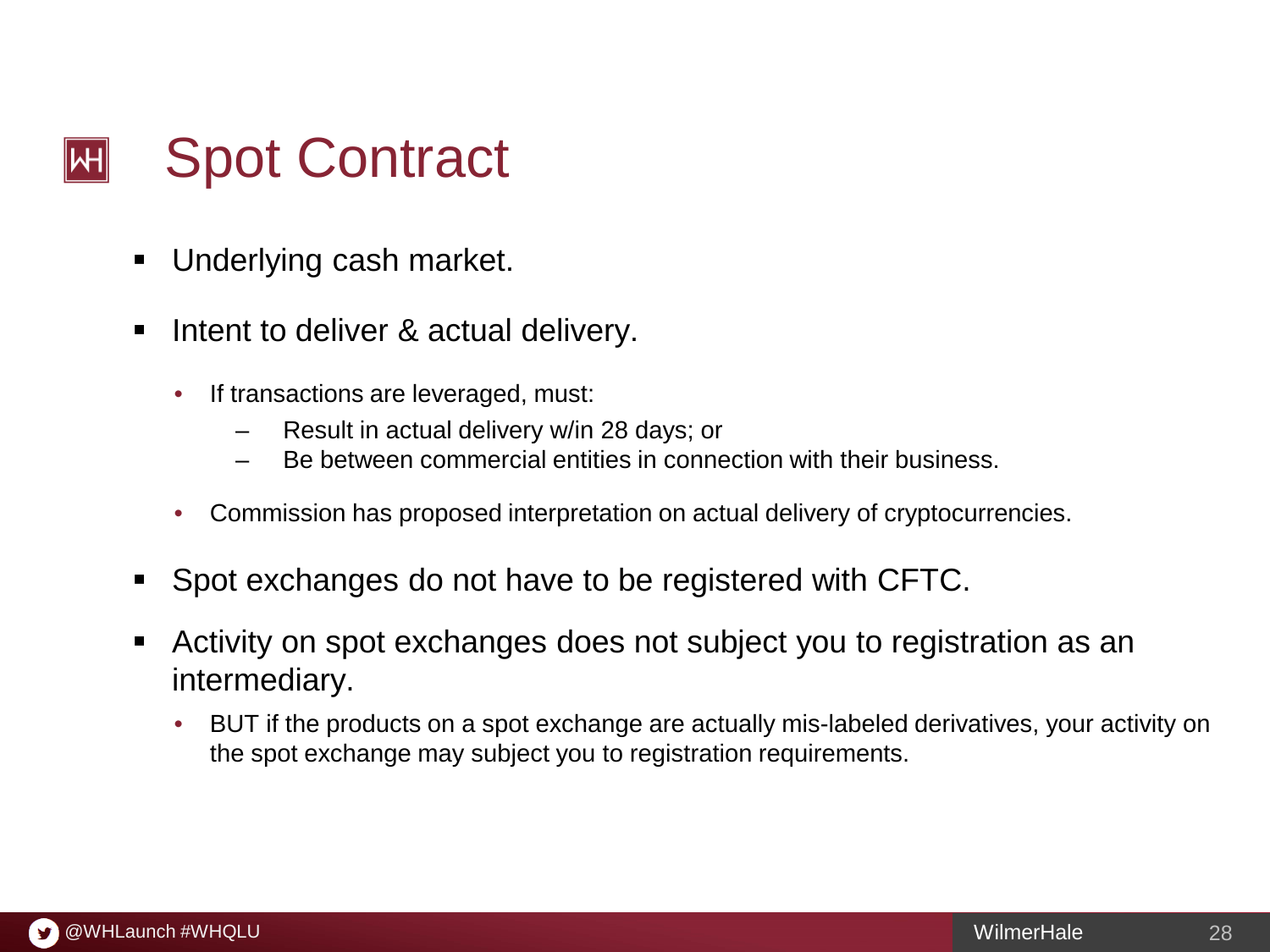#### Actual Delivery (Leveraged Transactions)  $\mathsf{I}\mathsf{H}\mathsf{I}$

### **Proposed Interpretation of Retail Commodity Transactions Involving Virtual Currency:**

1) A customer having the ability to:

(i) take possession and control of the entire quantity of the commodity, whether it was purchased on margin, or using leverage, or any other financing arrangement, and (ii) use it freely in commerce (both within and away from any particular platform) no later than 28 days from the date of the transaction; and

2) The offeror and counterparty seller (including any of their respective affiliates or other persons acting in concert with the offeror or counterparty seller on a similar basis) not retaining any interest in or control over any of the commodity purchased on margin, leverage, or other financing arrangement at the expiration of 28 days from the date of the transaction.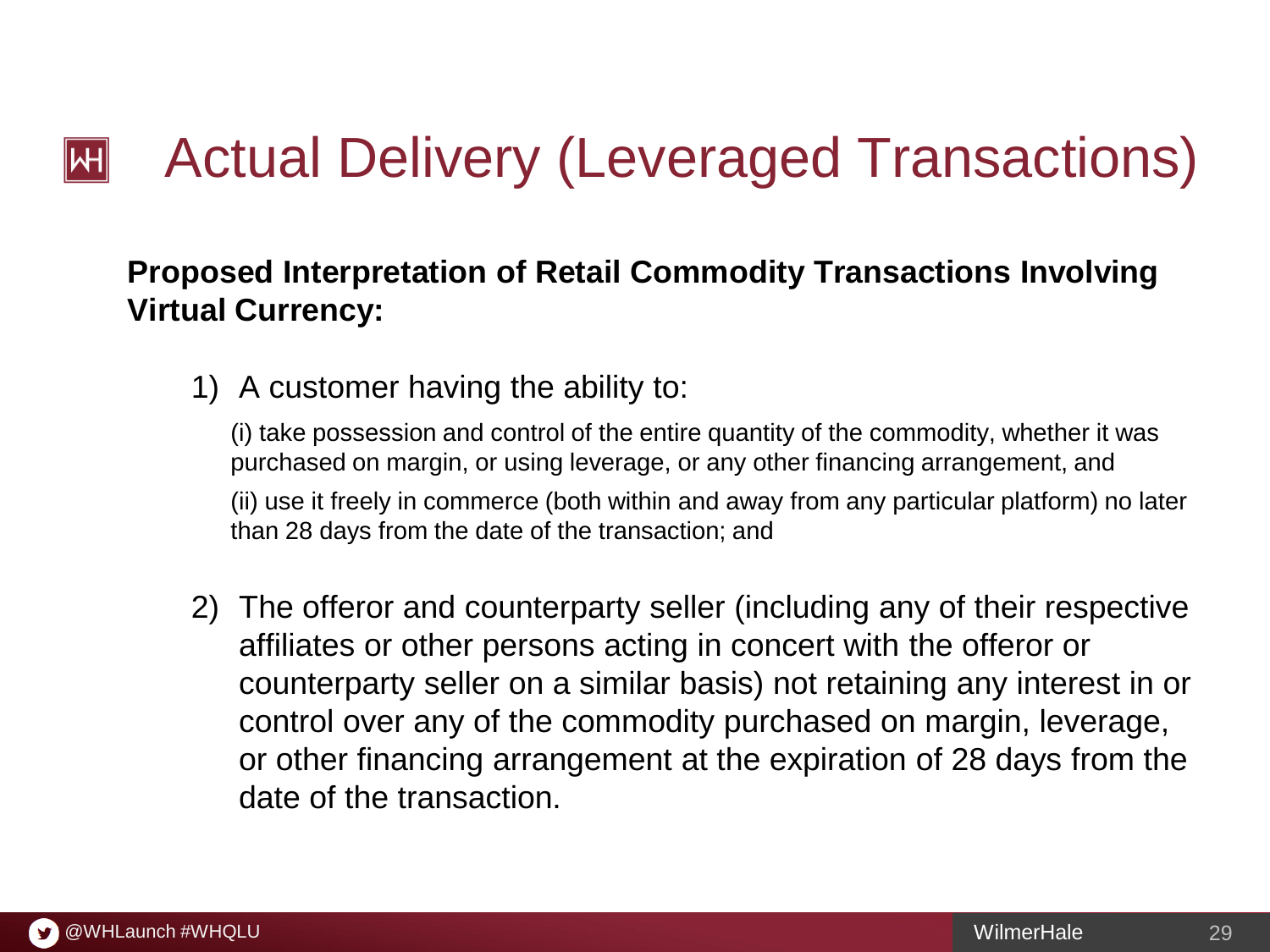#### CFTC on SEC's Token Analysis  $\left\Vert \mathsf{H}\right\Vert$

- **There is no inconsistency between the SEC's analysis and** the CFTC's determination that virtual currencies are commodities and that virtual tokens may be commodities or derivatives contracts depending on the particular facts and circumstances."
- **The CFTC looks beyond form and considers the actual** substance and purpose of an activity when applying the federal commodities laws and CFTC regulations."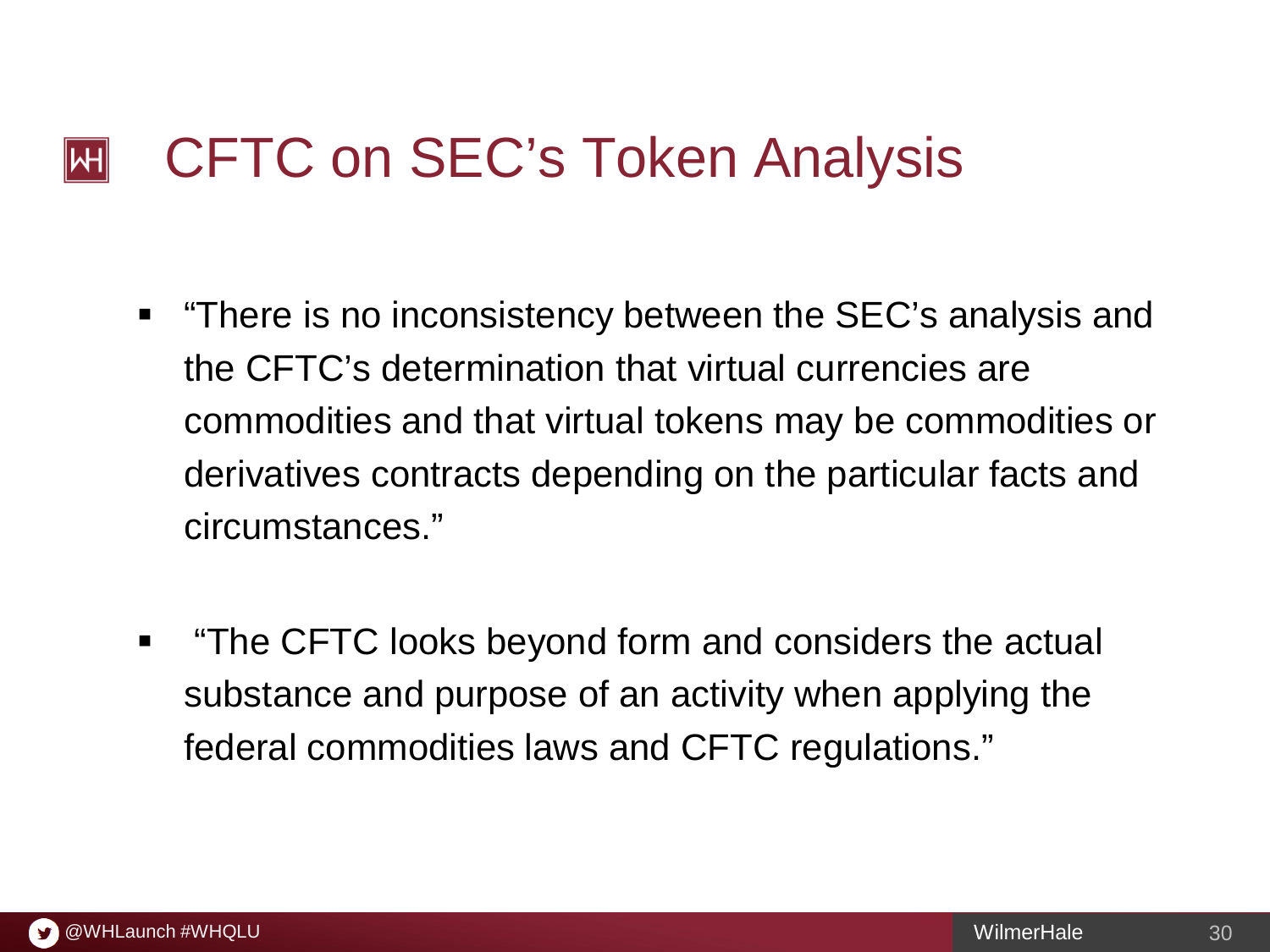

# **CONTRACTS**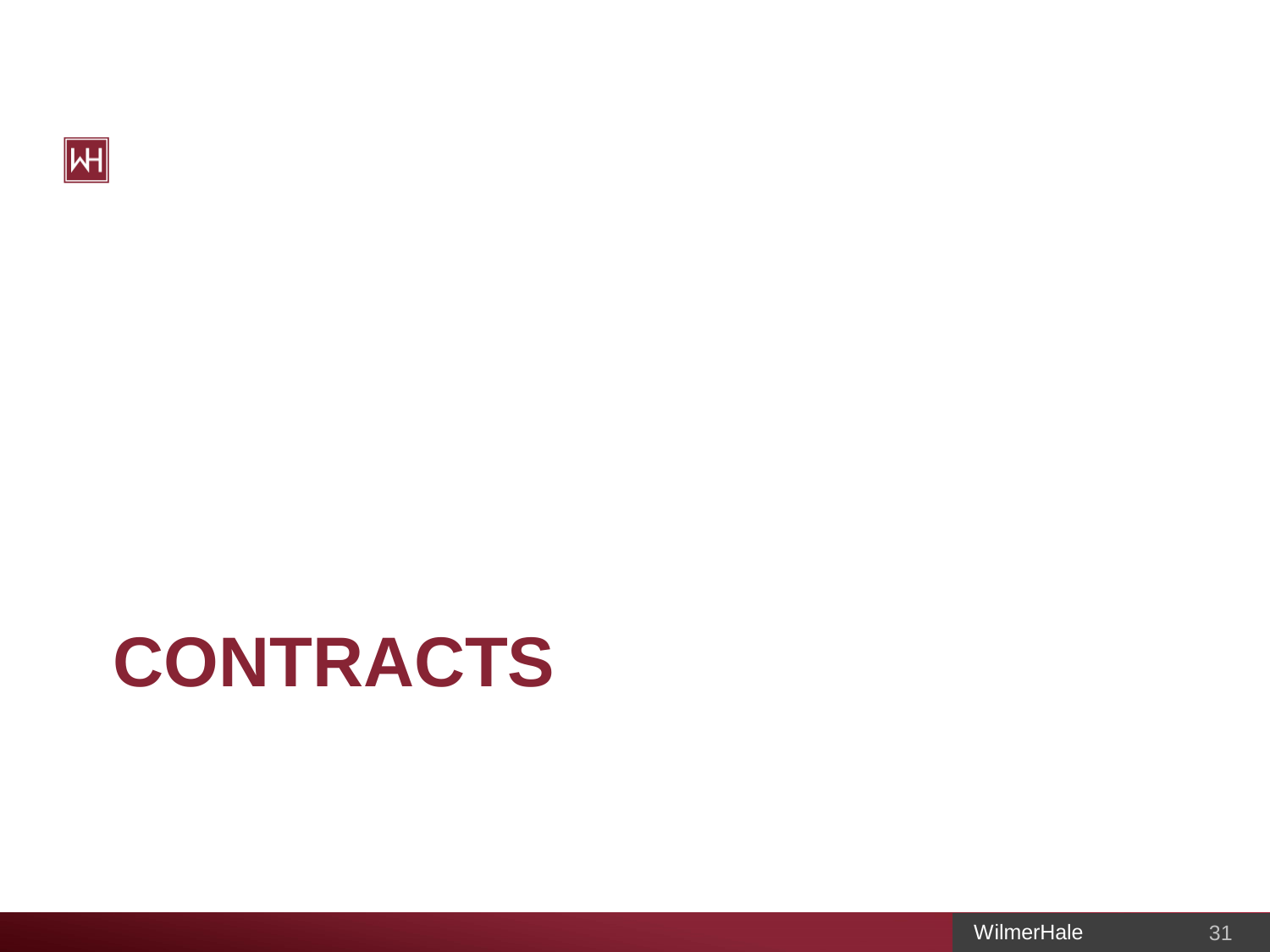## TeraExchange Certifies First Bitcoin  $\left\Vert \mathsf{H}\right\Vert$ Derivative (Swap)

- TeraExchange Certification
	- 9/19/13: CFTC's grant of temporary registration to operate as a SEF to TeraExchange became effective.
	- 9/11/14: TeraExchange filed a submission of self-certification for the Bitcoin swap.
	- Valuations of the Bitcoin swap were determined by reference to an index of bids, offers, and executed transactions on a number of Bitcoin exchanges.
- CFTC had limited ability to refuse the request because:
	- The "commodity" definition is broad; and
	- The contract approval process:
		- In essence, really only allows the CFTC to disapprove the application if it can show that the application violates the CEA or the regulations.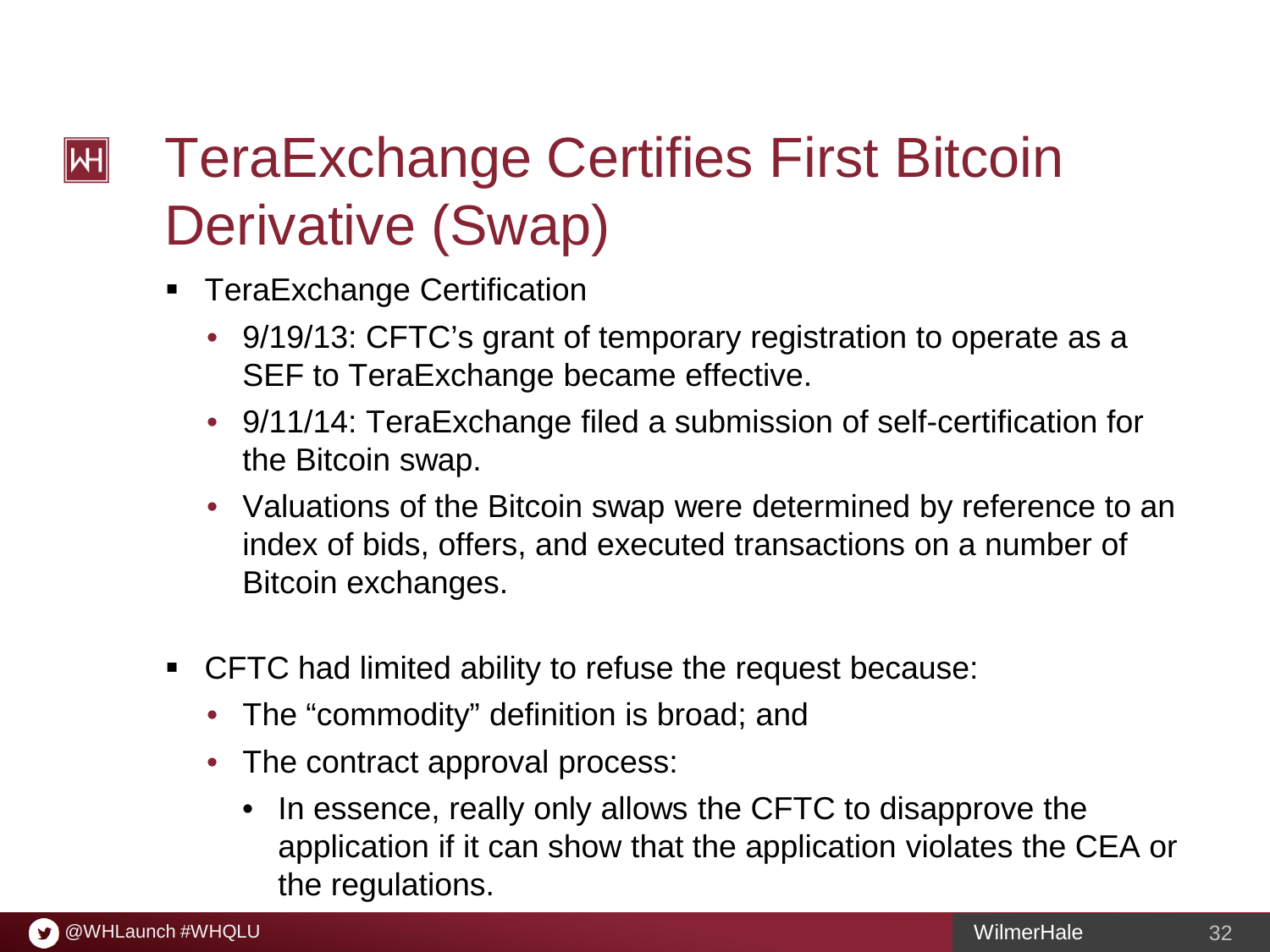#### Virtual Currencies – Bitcoin Contracts  $\left\vert \mathsf{H}\right\vert$

- In December 2017, the Chicago Mercantile Exchange, Inc. (CME) and the CBOE Futures Exchange (CFE) self-certified new contracts for Bitcoin futures products and the Cantor Exchange self-certified a new contract for Bitcoin binary options.
- On January 4, 2018, Commission issue a Backgrounder on Self-Certified Contracts for Bitcoin Products, highlighting:
	- Limitations of self-certification process; and
	- CFTC's due diligence.
- On January 19, 2018, Chairman noted that CFTC has engaged in a "heightened review" with the Designated Contract Markets (DCMs) and has been involved in several drafts of the terms and conditions of Bitcoin futures products.
- On January 31, 2018, Technology Advisory Committee considered the process of self-certification of new products and operational rules by DCMs.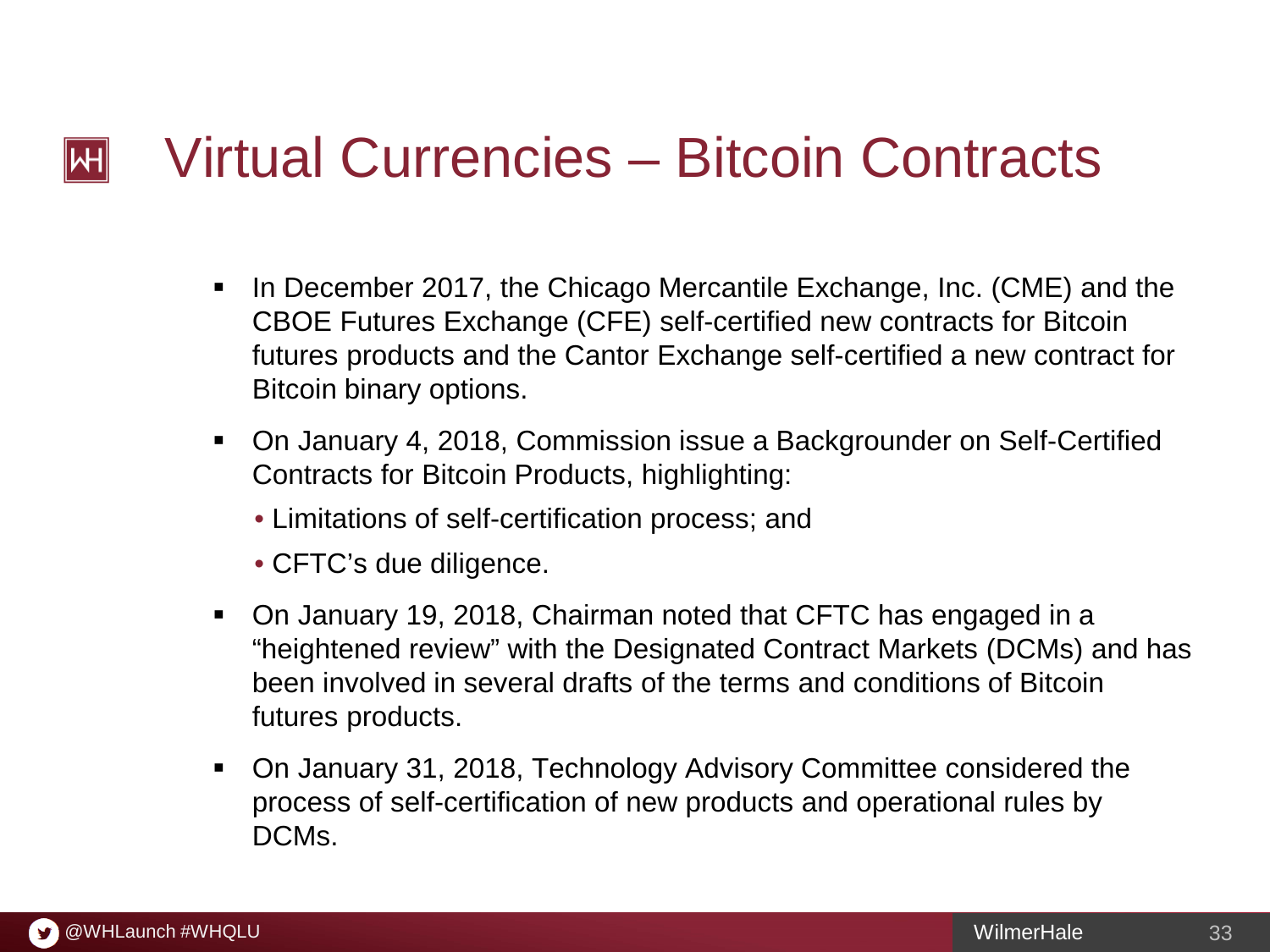

# **CFTC'S CRYPTO AGENDA**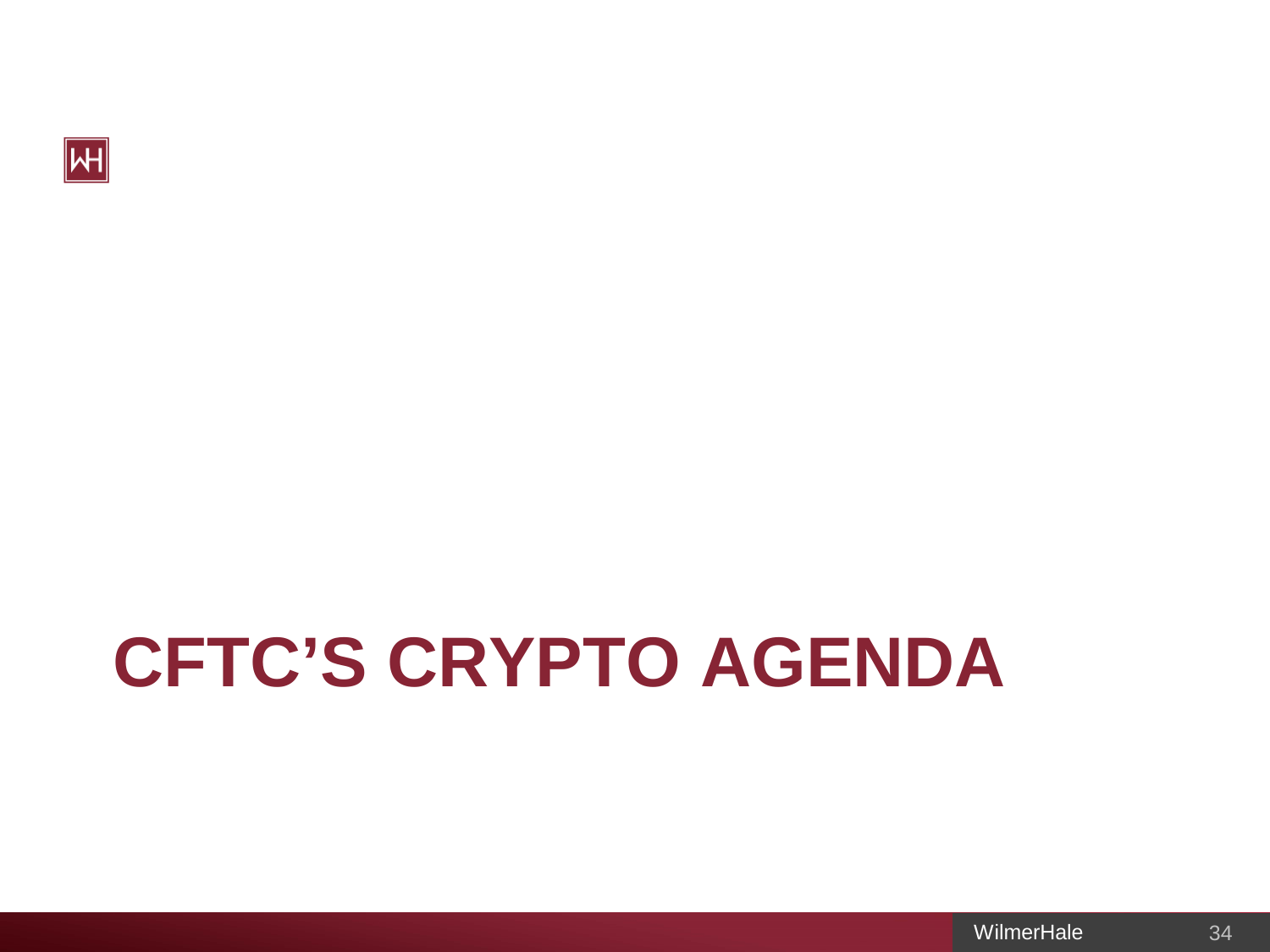## CFTC Oversight – Commissioners'  $\left\vert \mathsf{H}\right\vert$ **Statements**

#### **Chairman Giancarlo – Testimony before Senate Banking Committee (2/6/18)**

- "DLT is likely to have a broad and lasting impact on global financial markets in payments, banking, securities settlement, title recording, cyber security and trade reporting and analysis. When tied to virtual currencies, this technology aims to serve as a new store of value, facilitate secure payments, enable asset transfers, and power new applications."
- "The CFTC has been particularly assertive of its enforcement jurisdiction over virtual currencies. It has formed an internal virtual currency enforcement task force to garner and deploy relevant expertise in this evolving asset class."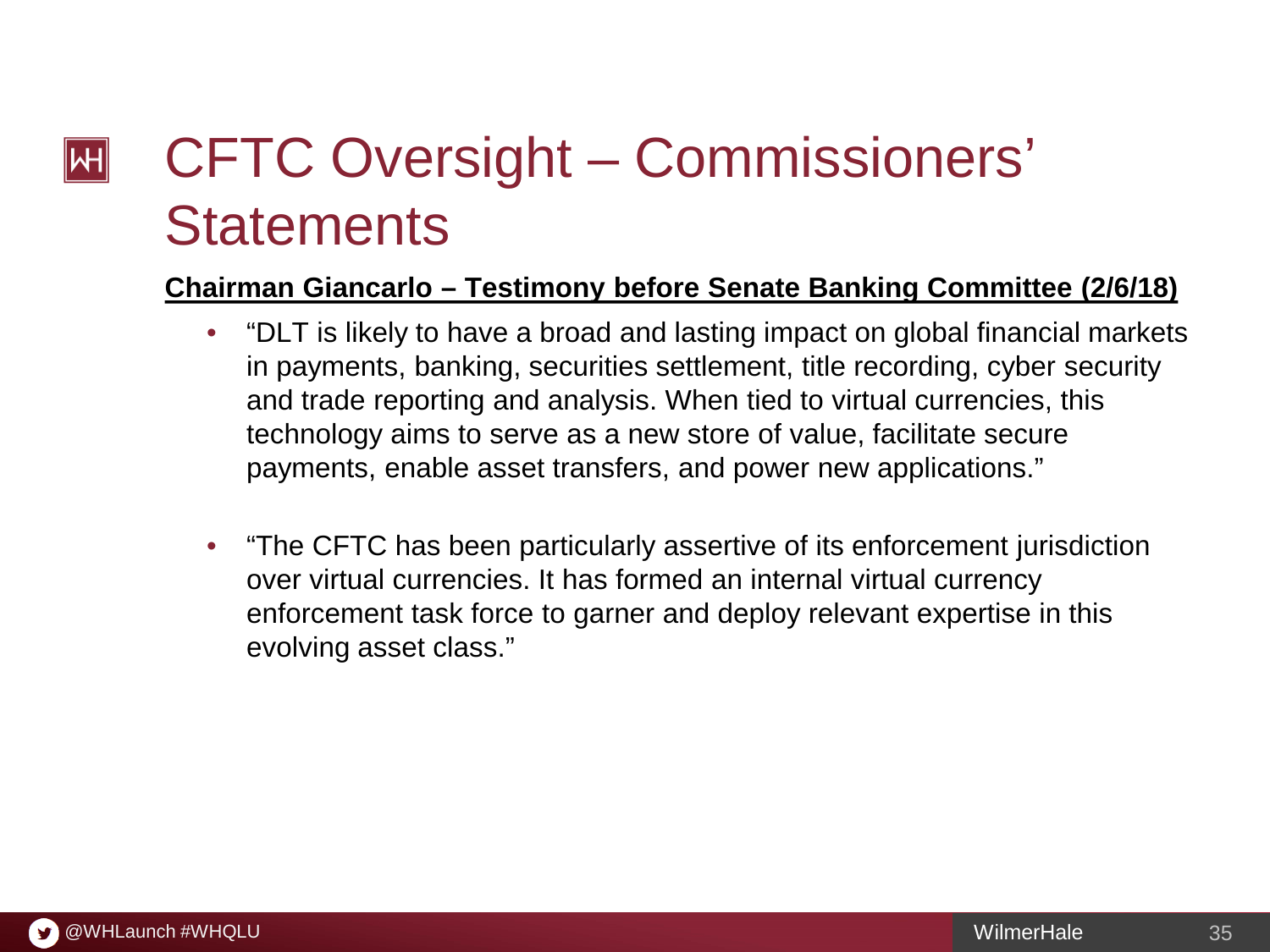## CFTC Oversight – Commissioners'  $\left\vert \mathsf{H}\right\vert$ Statements (continued)

#### **Commissioner Quintenz – Technology & Standards Conference (11/30/17)**

• "Although there will always be bad actors willing to engage in manipulative or fraudulent practices, the launch of the bitcoin futures contract provides investors with an opportunity to trade bitcoin exposure in a regulated market."

#### **Commissioner Behnam – MRAC Opening Statement (1/31/18)**

• "I want to do everything in my power to support and promote innovation; however, the Commission must exercise our duties such that when we look back on the record, it shows that we took the necessary steps to fulfill our mission in a careful and deliberative manner."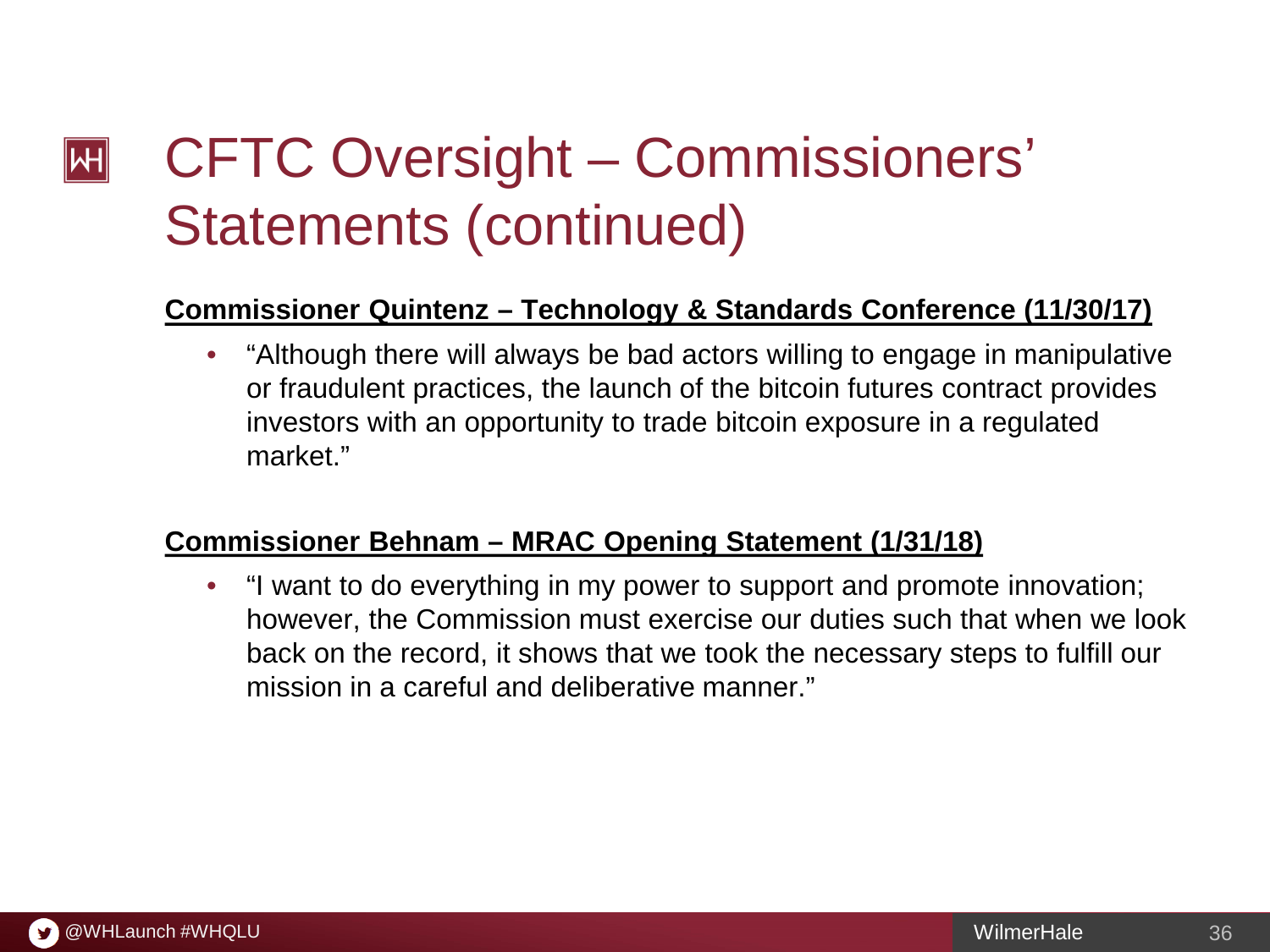

- "LabCFTC is the focal point for the CFTC's efforts to promote responsible financial technology (FinTech) innovation and fair competition for the benefit of the American public. LabCFTC is designed to be the hub for the agency's engagement with the FinTech innovation community."
- "LabCFTC will enable the CFTC to be proactive and forward-thinking as FinTech applications continue to develop. LabCFTC's mission is twofold:
	- To promote responsible FinTech innovation to improve the quality, resiliency, and competitiveness of our markets; and
	- To accelerate CFTC engagement with FinTech and RegTech solutions that may enable the CFTC to carry out its mission responsibilities more effectively and efficiently."

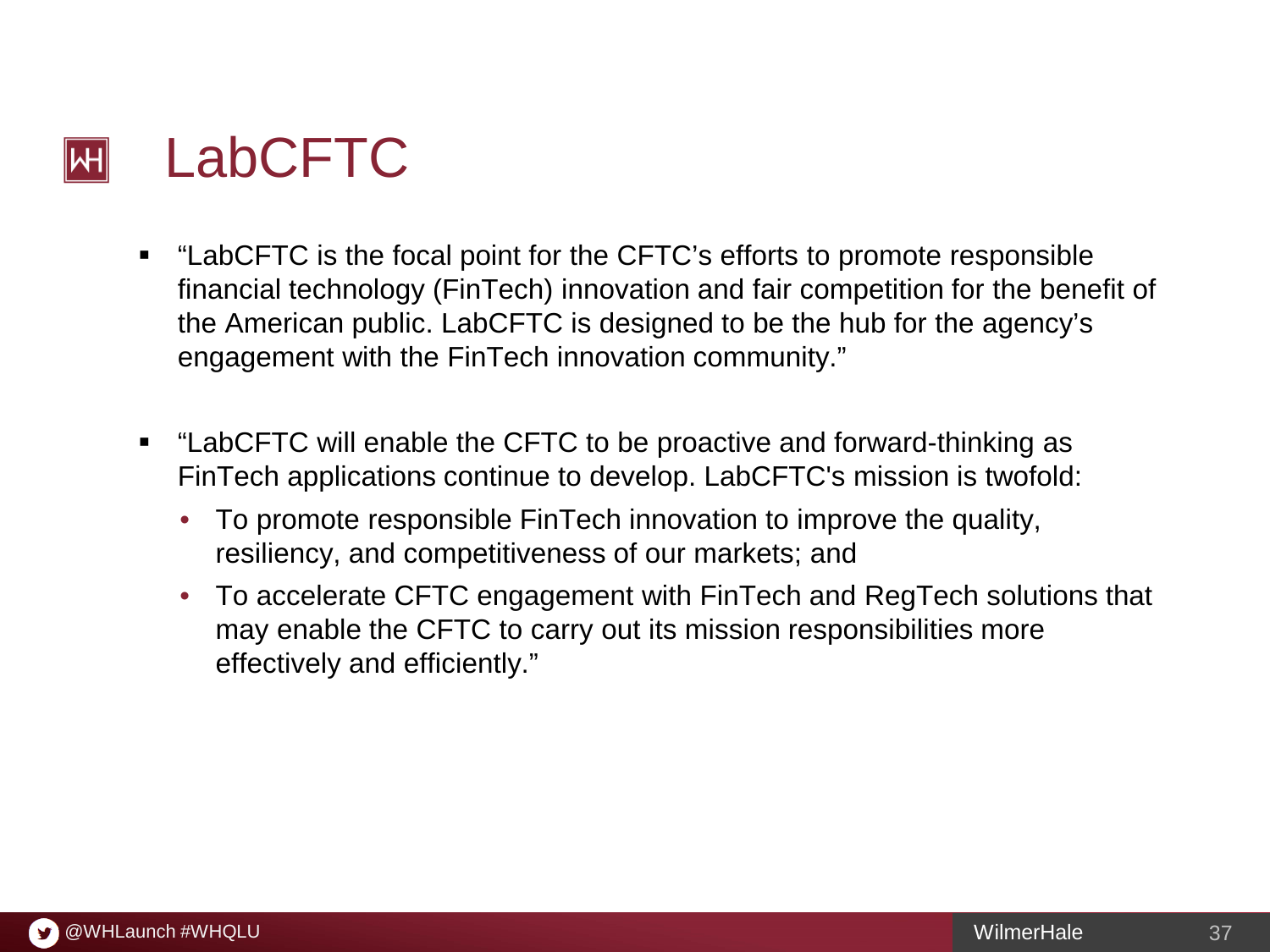#### Virtual Currencies – Guidance  $\mathsf{H}\mathsf{H}$

- **LabCFTC Primer on Virtual Currencies (October 2017)**
	- CFTC has jurisdiction when a virtual currency is used in a derivatives contract, or when there is fraud or manipulation involving a virtual currency traded in interstate commerce.
	- Aside from instances of fraud or manipulation, the CFTC is generally not involved with cash market exchanges and transactions concerning virtual currencies that do not utilize margin, leverage, or financing.

#### **Examples of Prohibited Activities:**

- Price manipulation of virtual currencies traded in interstate commerce.
- Pre-arranged or wash trading in an exchange-traded virtual currency swap or futures contract.
- A virtual currency futures or option contract or swap traded on a domestic platform or facility that has not registered with the CFTC as a SEF or DCM.
- Certain schemes involving virtual currency marketed to retail customers, such as off-exchange financed commodity transactions with persons who fail to register with the CFTC.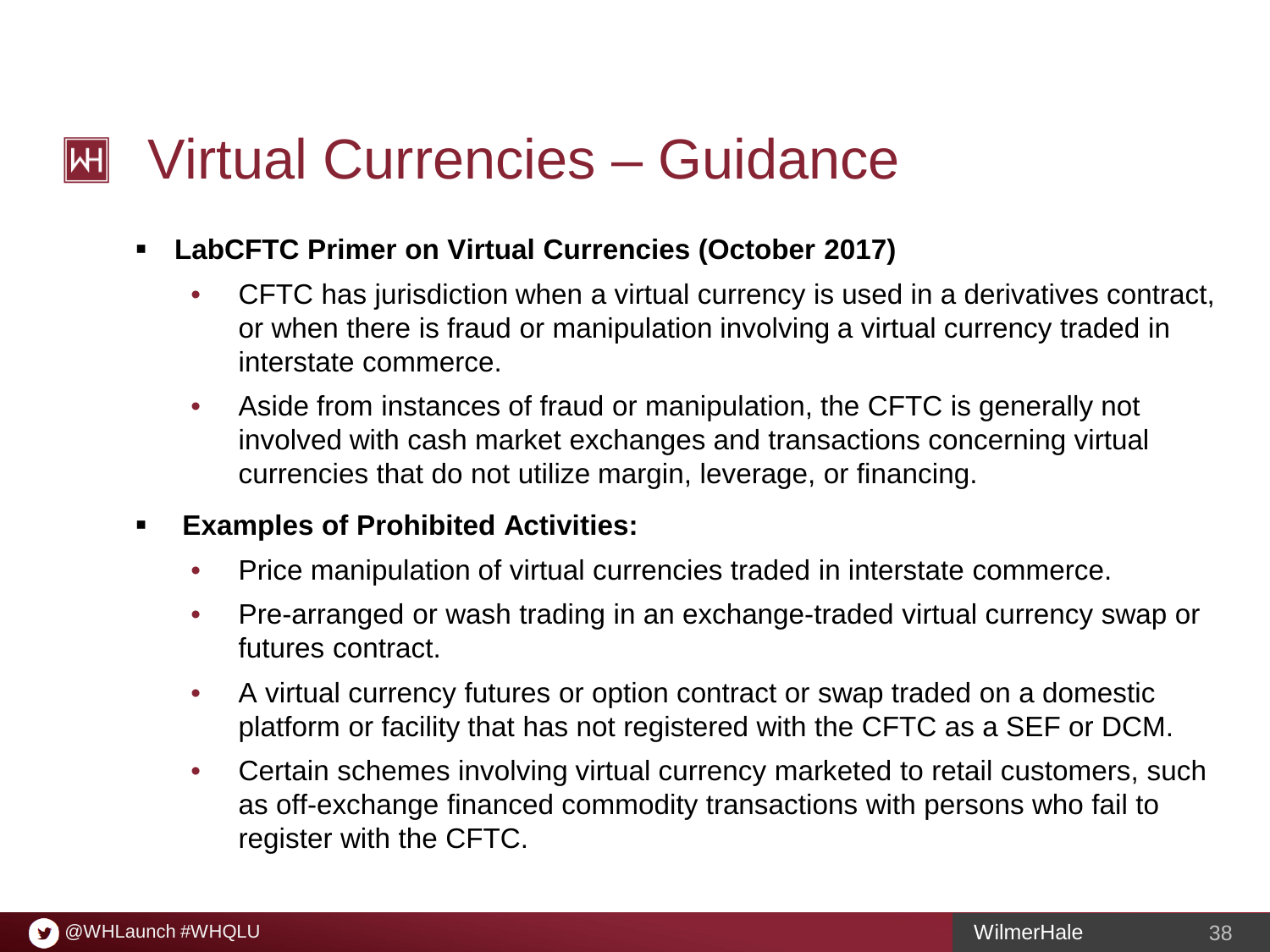#### Virtual Currencies – Guidance  $\left\vert \mathsf{H}\right\vert$

### **Customer Advisory: Understand the Risks of Virtual Currency Trading (December 2017)**

- Issued to "inform the public about the risks associated with investing or speculating in virtual currencies or recently launched Bitcoin futures and options."
- Risks associated with virtual currency:
	- Most cash markets are not regulated or supervised by a government agency;
	- Platforms in cash markets may lack system safeguards;
	- Volatile cash market;
	- Cash market manipulation;
	- Cyber risks; and
	- Platforms selling from their own accounts and putting customers at an unfair disadvantage.
- In Feb 2018, also issued advisory on cryptocurrency pump-and-dump schemes.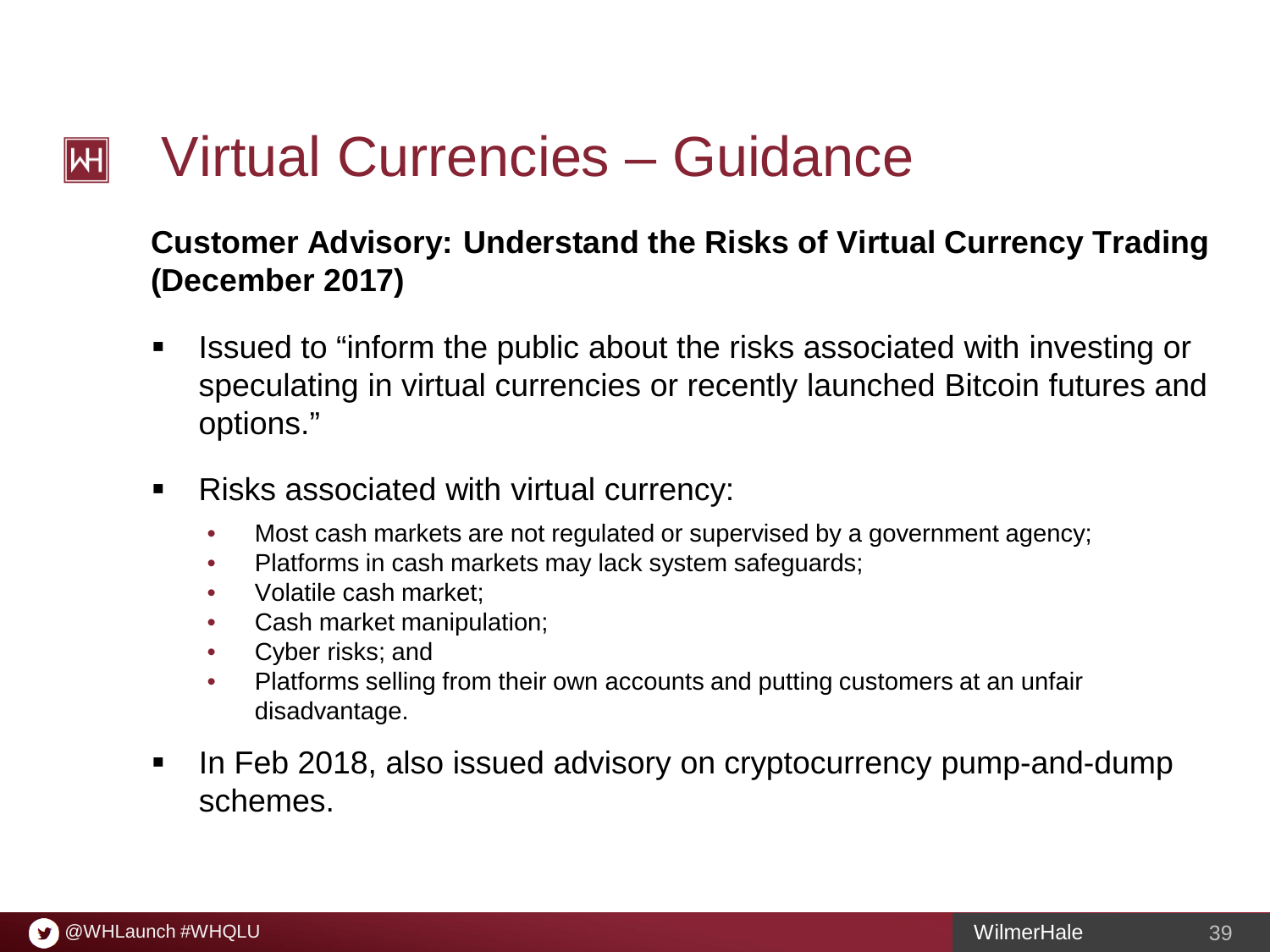

# **ENFORCEMENT**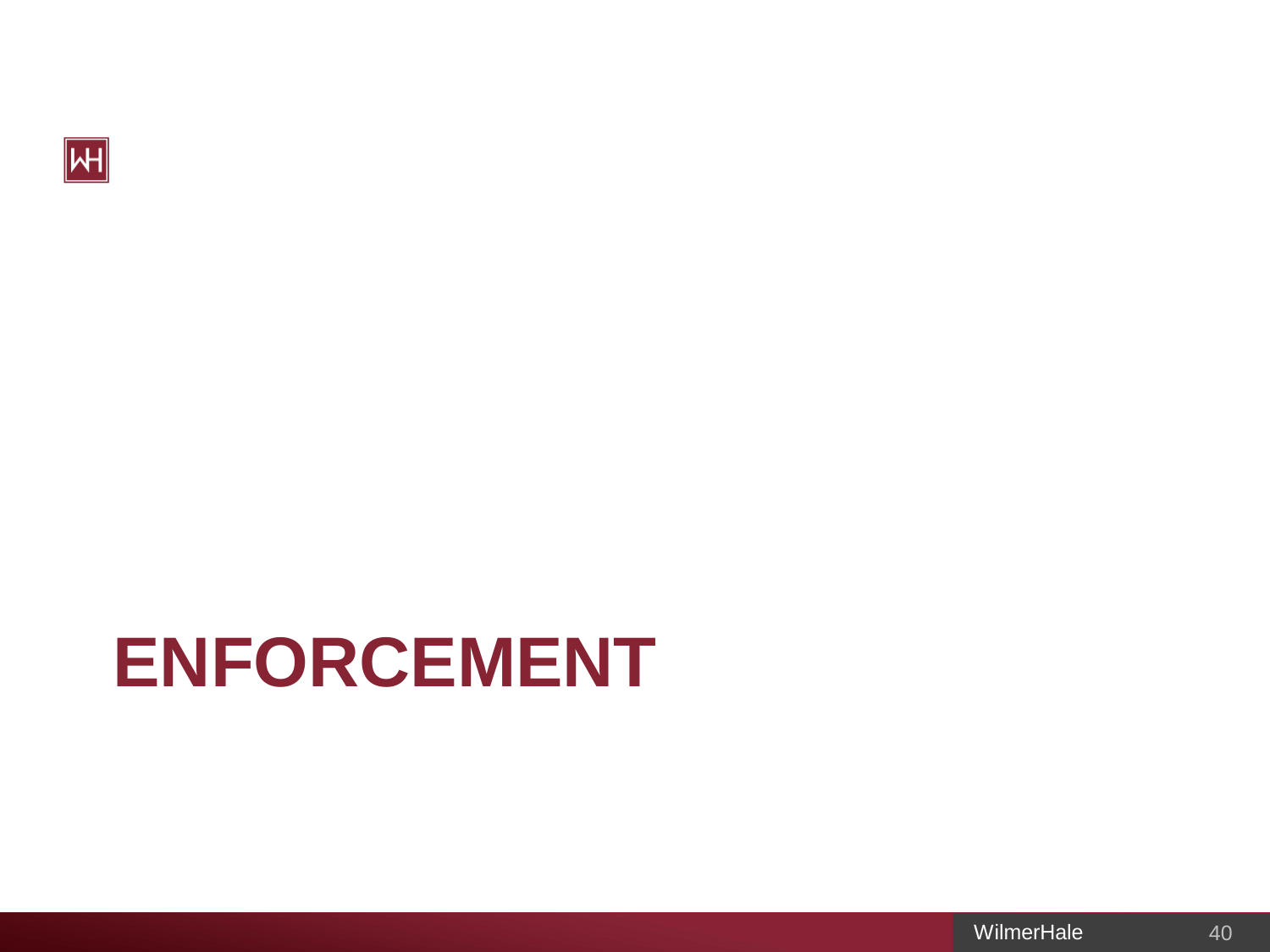#### Enforcement Matters  $\left\| \mathsf{H} \right\|$

### **Coinflip (9/17/15) – CFTC issues Order to Coinflip:**

- Ordering Coinflip, a Bitcoin options trading platform operator, and its CEO, to cease illegally offering Bitcoin options, and to cease operating a facility for trading or processing of swaps without registering.
- CFTC notes that "**Bitcoin and other virtual currencies are encompassed in the definition and properly defined as commodities**."

### **TeraExchange (9/24/15) – CFTC settles with TeraEXchange:**

- Alleging, among other things, that TeraExchange engaged in wash trading and pre-arranged trading when it arranged a "test" trade between two traders in a NDF, based on the relative value of the U.S. Dollar and Bitcoin.
- In order, CFTC notes that "**Bitcoin is a commodity** under Section 1a of the Act … and is therefore subject as a commodity to applicable provisions of the Act and Regulations."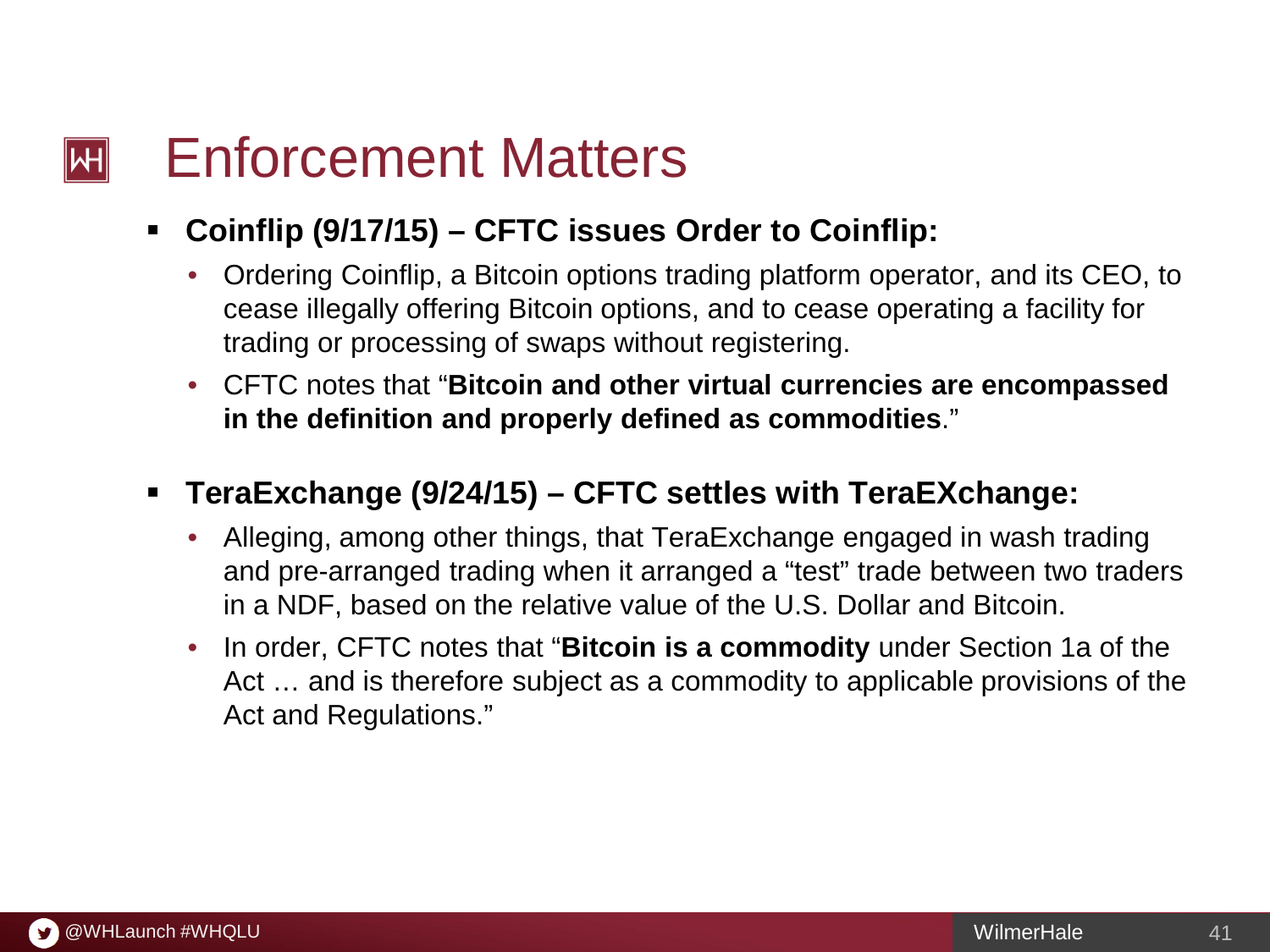#### Enforcement Matters  $\left\vert \mathsf{H}\right\vert$

### **Gelfman Blueprint (9/21/17) – CFTC filed complaint alleging:**

- Among other things, it fraudulently solicited participation in a pooled fund, claiming to use HFT strategy to trade Bitcoin.
- Created false strategy and performance reports.
- Gave payouts of false profits using other customers' funds (i.e., Ponzi Scheme).
- **Patrick McDonnell & CabbageTech (1/19/18) – CFTC filed complaint alleging:**
	- Fraud and misappropriation involving purchases and trades of Bitcoin and Litecoin.
	- Defendants falsely claimed to provide real-time virtual currency trading advice, when no trading advice was provided.
	- Defendants used their fraudulent solicitations to obtain and misappropriate customer funds.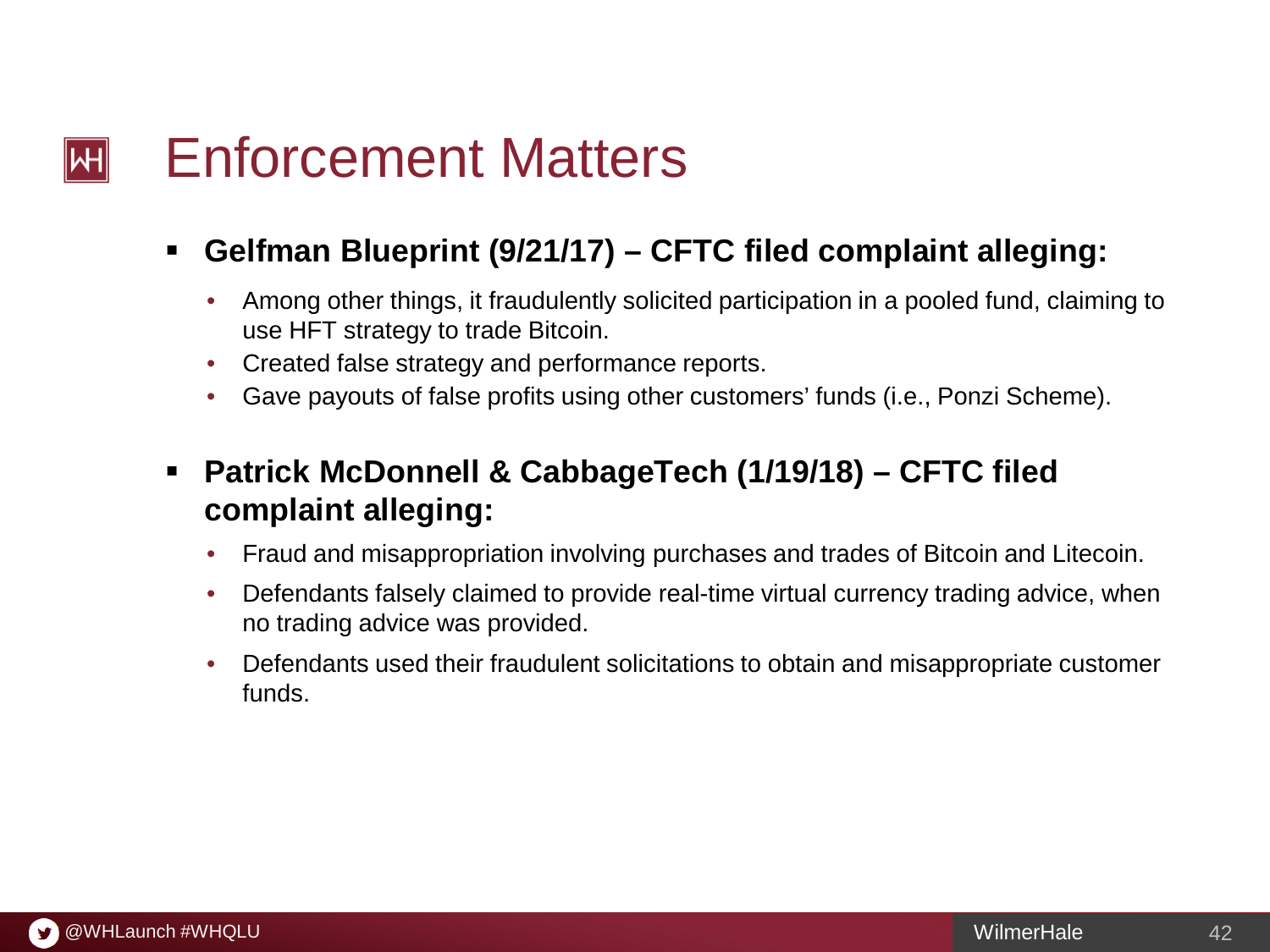#### Enforcement Matters  $\left\| \mathsf{H} \right\|$

- **Dillon Michael Dean & Entrepreneurs Headquarters (1/19/18) - CFTC filed complaint alleging:** 
	- Defendants engaged in a fraudulent scheme to solicit Bitcoin, misrepresenting that customers' funds would be pooled and invested in products including binary options.
	- Defendants solicited at least \$1.1 million worth of Bitcoin from more than 600 people.
	- Defendants, instead, misappropriated their customers' funds and used the funds to pay other customers by employing a Ponzi scheme.
- **My Big Coin Pay (1/24/18) – CFTC brought complaint alleging:**
	- Defendants misrepresented that MBC was actively being traded on several currency exchanges when it was not.
	- Misrepresented in reports the daily trading price, when in fact no price existed because MBC was not trading.
	- Misrepresented that MBC was backed by gold, when in fact it was not.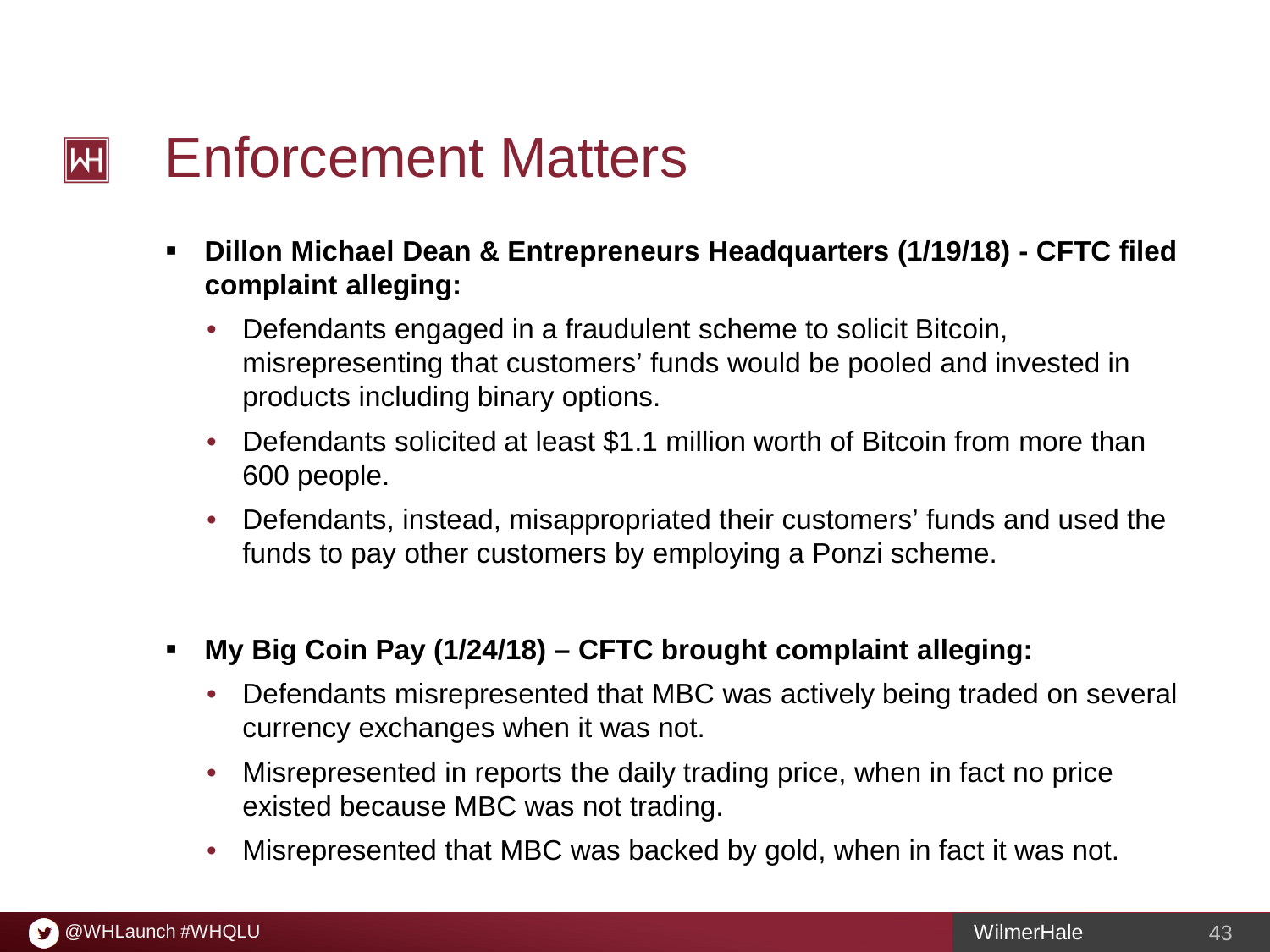#### Fundamental Questions  $\left\Vert \mathsf{H}\right\Vert$

- If Is the financial product that you are using a CFTC-regulated product?
- If **yes**, does the way that you are interacting with this financial product subject you to CFTC registration requirements (and therefore other regulatory obligations)?
	- *Platform:* Swap Execution Facility (or Designated Contract Market)
	- *Intermediary:* Introducing Broker, Futures Commission Merchant, Commodity Trading Advisor, Commodity Pool Operator, Swap Dealer
- If you are not required to be registered, are there other requirements that you are nonetheless subject to because you are using this financial product?
	- Recordkeeping
	- **Reporting**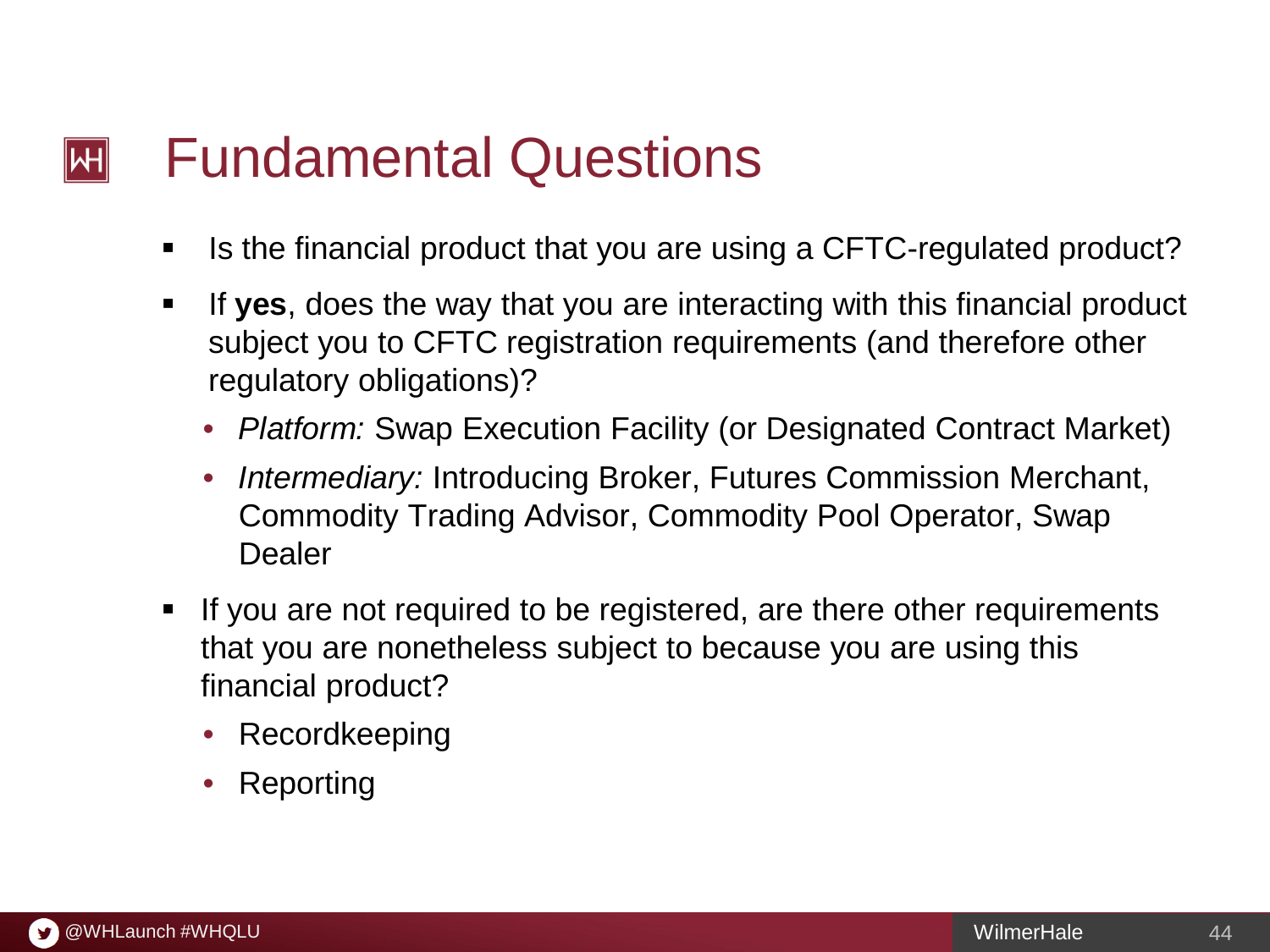

| <b>Glenn Luinenburg</b>         | Jennifer Zepralka                | <b>Petal Walker</b>            |
|---------------------------------|----------------------------------|--------------------------------|
| Partner, WilmerHale             | Partner, WilmerHale              | Special Counsel,<br>WilmerHale |
| +1 650 858 6075                 | +1 202 663 6798                  | +1 202 663 6880                |
| Glenn.Luinenburg@wilmerhale.com | Jennifer.Zepralka@wilmerhale.com | Petal.Walker@wilmerhale.com    |

Wilmer Cutler Pickering Hale and Dorr LLP is a Delaware limited liability partnership. WilmerHale principal law offices: 60 State Street, Boston, Massachusetts 02109, +1 617 526 6000; 1875 Pennsylvania Avenue, NW, Washington, DC 20006, +1 202 663 6000. Our United Kingdom office is operated under a separate Delaware limited liability partnership of solicitors and registered foreign lawyers authorized and regulated by the Solicitors Regulation Authority (SRA No. 287488). Our professional rules can be found at www.sra.org.uk/solicitors/code-ofconduct.page. A list of partners and their professional qualifications is available for inspection at our UK office. In Beijing, we are registered to operate as a Foreign Law Firm Representative Office. This material is for general informational purposes only and does not represent our advice as to any particular set of facts; nor does it represent any undertaking to keep recipients advised of all legal developments. Prior results do not guarantee a similar outcome. © 2004-2017 Wilmer Cutler Pickering Hale and Dorr LLP